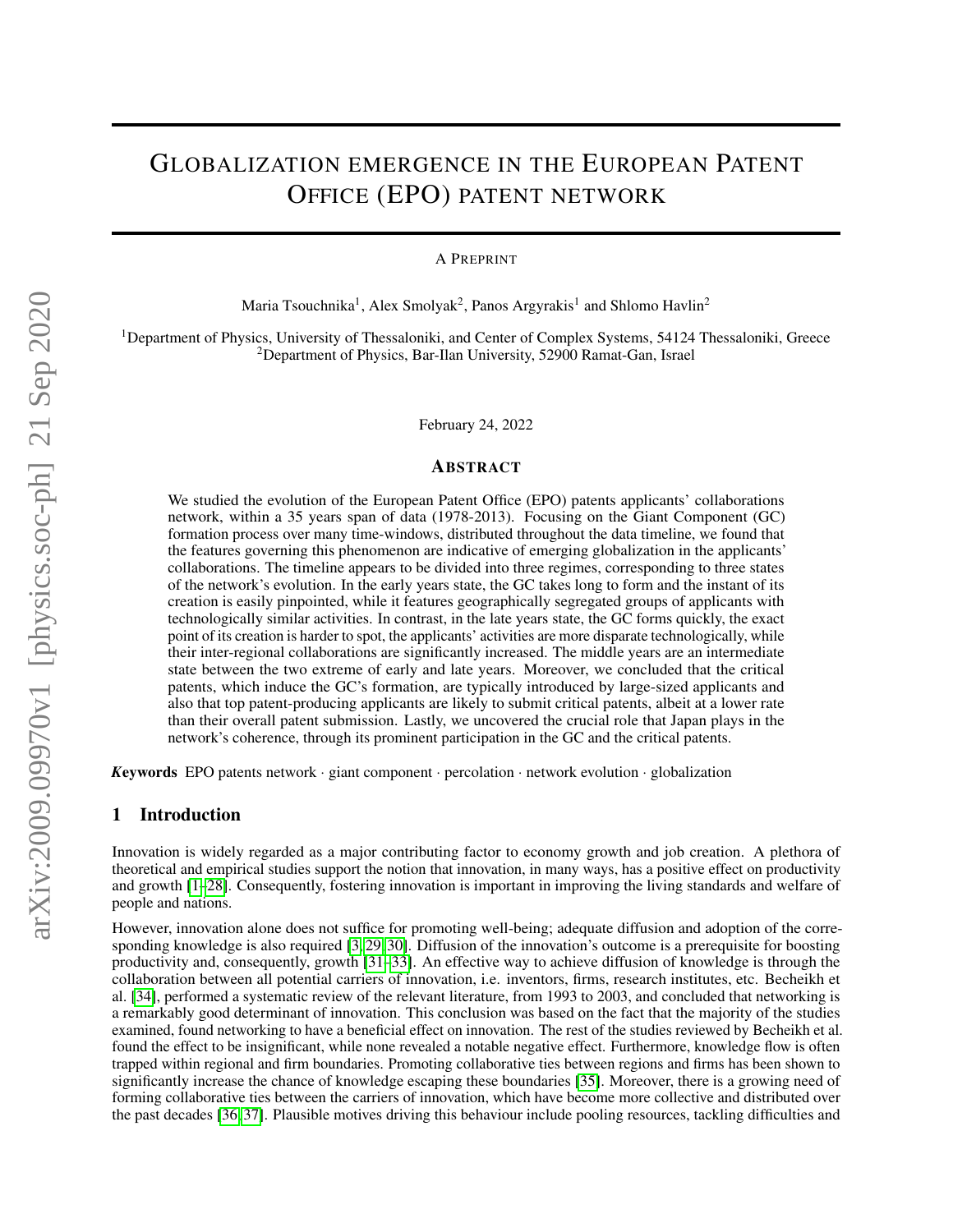reducing the risks related to the innovation process, as well as keeping up with the fast pace of technological change and increasing competitiveness [\[37–](#page-13-8)[39\]](#page-13-9).

Apart from networking and forming collaborative ties, another feature which effect on innovation output has been widely investigated is firm size. While in 1934, Schumpeter [\[40\]](#page-13-10) suggested that small size favours innovation output, he contradicted it eight years later [\[41\]](#page-13-11). This triggered a major debate that led to a series of theoretical and empirical studies, which reach far into the recent years. Indicatively, Tether in [\[42\]](#page-13-12) questions the validity of a belief that small-sized firms are more efficient innovators than large ones [\[43\]](#page-13-13), which emerged in the early 90's. This belief was prompt by a group of empirical studies [\[43–](#page-13-13)[47\]](#page-14-0), which all find that small-sized firms produce a higher number of innovations per thousand employees, than large ones do. Moreover, in [\[34\]](#page-13-5), while the majority of the relevant studies reviewed are suggestive of a positive correlation between size and innovation output, there is also a number of studies indicative of a negative, negligent, or even a complex relationship.

Overall, the subject of size vs. innovation output is regarded rather inconclusive, and the relationship between these two features is not considered straightforward [\[48,](#page-14-1) [49\]](#page-14-2), but complex, in spite of the fact that most studies reveal a positive correlation [\[34\]](#page-13-5). Therefore, many studies tend to examine a more specific aspect of the subject, as the effect of the size on innovation, with respect to networking [\[37,](#page-13-8) [48\]](#page-14-1), or with respect to the technological regimes [\[49\]](#page-14-2). Another aspect that is particularly interesting is the effect of size on how radical the produced innovations are. In [\[50\]](#page-14-3), it is found that small-sized firms commonly engage in more radical innovations, while large-sized in more incremental ones. This result is attributed to the fact that small-sized firms are considered more flexible and adaptable to technological changes than the more rigid large-sized ones. Similarly, Stock et al. [\[39\]](#page-13-9) used data from the computer modem industry and inferred that small-sized, adjustable firms exhibit higher rate of technological change in the performance of their products.

All of the above motivated us to analyze the patents data from a network perspective, highlighting aspects that promote or inhibit - collaboration. Patents data, although not short of weaknesses, are recognized as a useful means of determining technological advance and innovation [\[20,](#page-13-14)[51,](#page-14-4)[52\]](#page-14-5) and have thus been used in many pertinent studies [\[13,](#page-12-2)[16](#page-12-3)[,25,](#page-13-15)[53–](#page-14-6)[57\]](#page-14-7). A patent serves as a reflection of the underlying innovative procedures that led to the corresponding invention. Furthermore, patent data are stored in readily available and up to date databases, comprising information about the inventions, such as their date and type, and about the people, institutes and firms involved, as well as their collaborations and interactions. Therefore, by studying the network of collaborations formed by all those involved in the production of a patent, we implicitly investigate aspects of the relationship between these collaborative activities and innovation. The nodes of the network are the patent applicants, representing the firms/inventors working on a project that led to a patent application, filed at the European Patent Office (EPO). A link between a pair of nodes (applicants) is drawn, when the applicants have at least one joint patent application. The network of patent collaborations studied is a social network and, more specifically, an affiliation network [\[58–](#page-14-8)[61\]](#page-14-9).

Clearly, having a network with many small isolated components does not promote collaboration and the diffusion of knowledge as much as a network having a giant component (GC) would<sup>[1](#page-1-0)</sup>. Forging co-operative arrangements for innovation is found to correlate positively with higher levels of innovation [\[37\]](#page-13-8). There is also evidence implying that a network with short path lengths and increased aggregation of isolated components into bigger ones, has a positive effect on future patent production and therefore on innovation [\[54,](#page-14-10) [55\]](#page-14-11). Moreover, Bettencourt et al. [\[62\]](#page-14-12) introduce and explore the very interesting idea that critical (red-bond) patents - the addition of which results in the formation of the network's GC, at the percolation threshold - represent a highly innovative moment in the course of scientific events.

In view of the above, the GC of the patents collaboration network is an excellent standpoint from which to study the interplay between collaboration and innovation, by examining questions, such as: *Is there a GC in this network? If so, how long it takes it to form? Could we identify some of the features that influence its formation? Do these features change over time and, if so, how?* And, last but not least, *are the major patent contributors (large-sized applicants) more likely than the ones with medium to small contributions (small/medium-sized applicants) to produce a critical patent?* Probing into the latter question would be an indirect contribution to the size vs. innovation output problem, assuming that the larger the size of an applicant the more patents is capable of producing [\[37\]](#page-13-8). Overall, investigating the above questions would be one more step towards unraveling the complex role that social collaboration networks play in promoting economic growth and innovation.

Our results are indicative of a three-part division of the available timeline regarding specific characteristics of the GC formation and of the two major groups of applicants (largest and second largest connected components of the growing network) immediately before the percolation threshold. The system appears to undergo a shift in its state as it advances through time. It appears to move from a state of slow, clear-cut percolation transitions, marked by technological similarity and geographical confinement of the two groups, to a state featuring faster, although more incremental, transitions that hallmark technological complementarity and geographical interplay, having passed through

<span id="page-1-0"></span><sup>&</sup>lt;sup>1</sup>The GC of a network is a connected component which size is proportional to the number of the network's nodes  $[58–61]$  $[58–61]$ .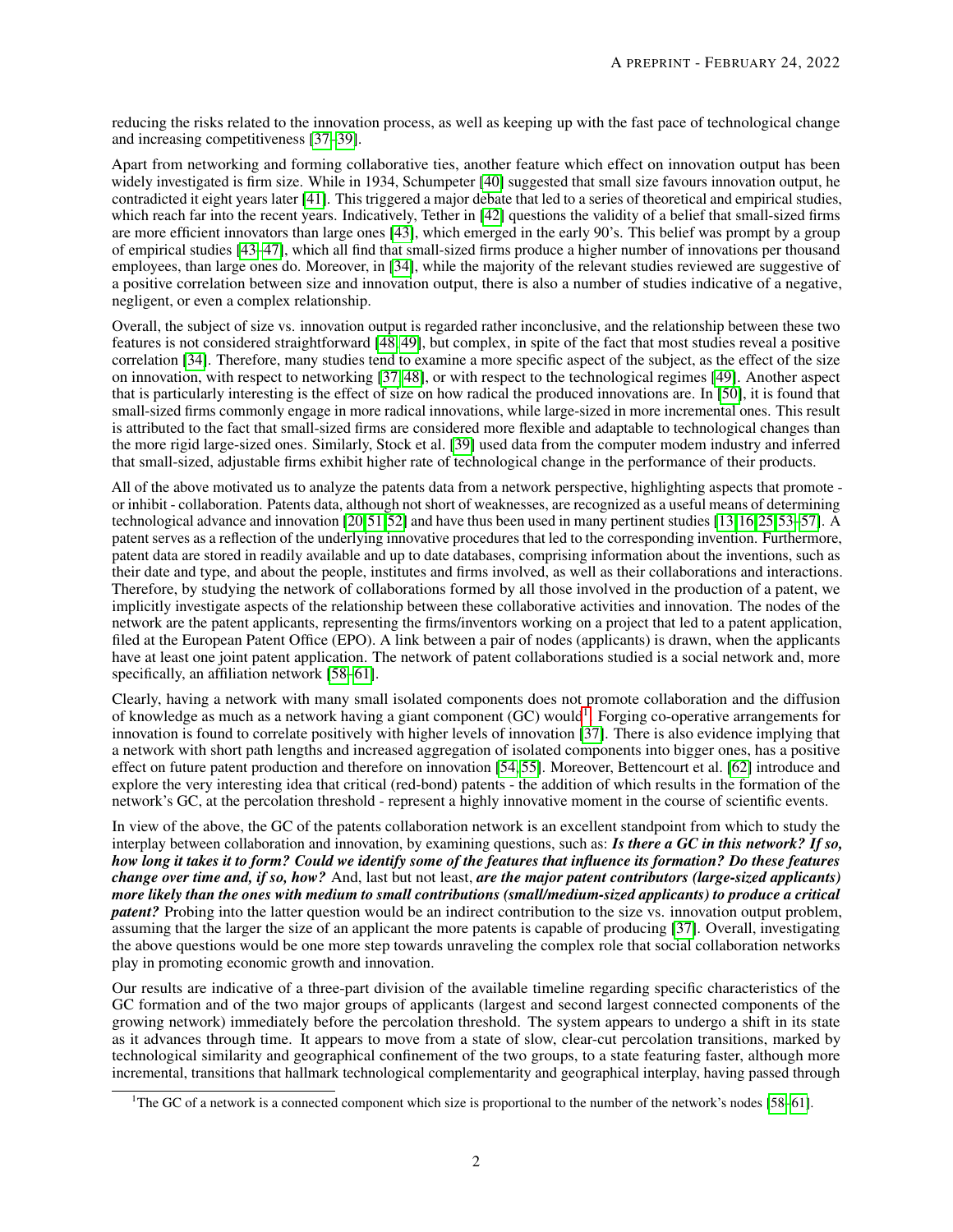a middle, transitive state. Furthermore, our analysis suggests that top patent-producing applicants are likely to introduce critical patents, although not as likely as would be expected according to their overall patent output. Also the vast majority of red-bond applicants are found to be large-sized firms. Lastly, our findings highlight the key-role played by Japan to the EPO patent network and predominantly to its GC.

# 2 Method of calculation - Results

#### 2.1 Basic analysis of the static network

One of the hallmarks of the patents data<sup>[2](#page-2-0)</sup> is the fact that the vast majority of the patents are filed by individual applicants. Out of the 2,502,311 patents included in the 35 years of data, just 6.2% (154,474 patents) result from collaborative activities. A basic analysis was performed on the extracted aggregated, static network. It was found to have 429,359 nodes (applicants), consisting of 306,238 isolated nodes (components of size 1) and 123,121 nodes that are connected by 151,474 links (patents). The degree distribution, with a slope of -2.33 and the component size distribution, with a slope of -3.89 are depicted in Fig. [1.](#page-2-1) The maximum and average degree are 852 and 4.05, respectively, whereas the average path length and the network diameter are 5.53 and 27. The largest connected component (LCC) is made up of 34,214 (28%) nodes and 69,246 links. The second largest component (SLCC) consists of a mere 93 applicants. The isolated applicants of the patents network were omitted in all parts of the subsequent analysis for which they were impertinent.

<span id="page-2-1"></span>

Figure 1: (a) Degree and (b) component size distributions of the aggregated, static network.

#### <span id="page-2-3"></span>2.2 The emergence of the Giant Component (GC)

The massive difference between the LCC and the SLCC hints that the LCC is also the Giant Component (GC) of the network. The GC of a network is a connected component which size is proportional to the number of the network's nodes, in other words *the GC grows with the network* [\[58–](#page-14-8)[61\]](#page-14-9). Fig. [2](#page-3-0) depicts the sizes of the largest and second largest connected components of the growing network, over the 35 years of the data. To obtain this result, we replicated the network's growth, i.e. we progressively added the patents to the system, in a non-descending chronological order. Once a new patent, with at least two applicants<sup>[3](#page-2-2)</sup> is submitted, it contributes to the network's growth by either adding new nodes (applicants) to existing components, forming new components, or merging existing components into bigger ones. Fig. [2](#page-3-0) confirms that the LCC is in fact the GC of the network, as it clearly grows with the network.

<span id="page-2-2"></span><span id="page-2-0"></span> ${}^{2}$ For details about the data used, see [A.](#page-15-0)

<sup>&</sup>lt;sup>3</sup>All one-applicant patents were previously extracted from the data set, as these represent island nodes or self-loops that do not add to any component of the growing network.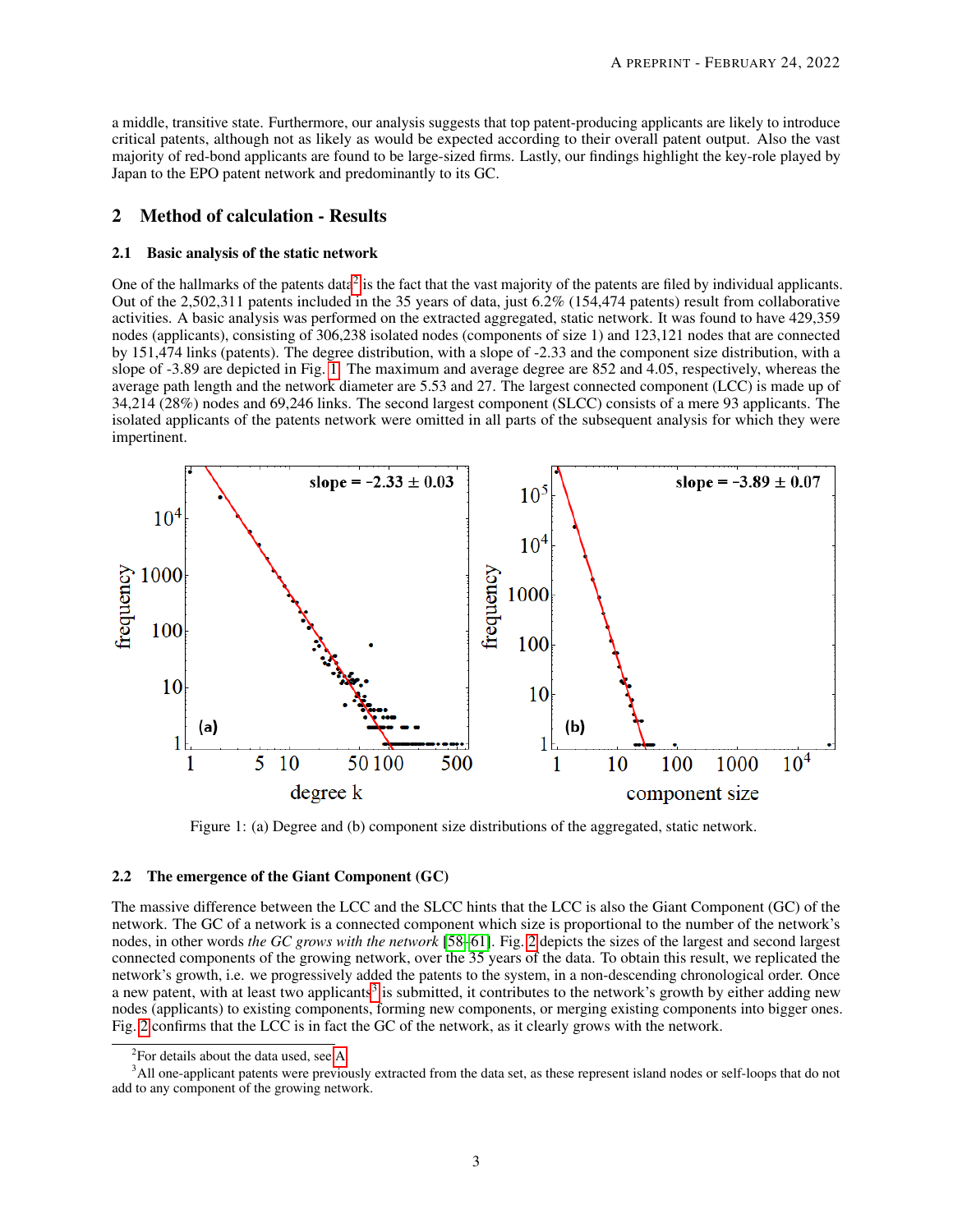<span id="page-3-0"></span>

Figure 2: Size of a) the largest (red) and b) the second largest (black) connected components of the growing network, throughout the available timeline (1978 – 2013).



Figure 3: The emergence of the giant component. Starting date of the system's temporal reconstruction: 1978, largest component: red circles, second largest component: black line. Phase A: Small-sized, indistinguishable components, phase B: the two major components become discernible, phase C: the percolation threshold, the GC forms, phase D: the GC outgrows all other components.

The growth process was found to be consistent with that reported in similar previous studies [\[58,](#page-14-8) [62](#page-14-12)[–64\]](#page-14-13). Early on, a collection of small-sized components are formed. During this phase all components are indistinguishable with respect to their size. A second phase follows that leads up to the percolation threshold, during which one can discern two major components of comparable size, growing at approximately the same rate.

At the percolation threshold, a single patent that enters the system introduces a critical link that joins these two components into one; the growing GC [\[58](#page-14-8)[–61\]](#page-14-9). From this point onward, the vast majority of new patents join new or existing nodes/components to the GC. Consequently, the evolving GC rapidly outgrows any other component in the system and a vast gap between its size and that of the Second Largest Connected Component (SLCC) is quickly forged, as seen in Fig. [2.](#page-3-0) Fig. [3](#page-3-0) highlights the growth process outlined above, depicting the emergence of the GC, up until approximately two years after the percolation threshold. It appears that *it takes approximately five years for the two major independent groups of applicants to connect and form the GC*.

What are the implications of the percolation incidence during the growth process? In a *static* network, each component represents an independent group of applicants. The links in a component represent the collaborations between its applicants. Through these links, diffusion and flow of knowledge can be realized and, consequently, applicants can influence each other, either directly or indirectly. Nonetheless, knowledge is trapped within the bounds of a component, therefore, the more fragmented a network is, the less it can facilitate collaboration and knowledge spreading. In a *growing* network, the addition of the critical patent at the percolation threshold invokes the birth of the Giant Component, which marks the beginning of the transformation of the system from a sea of small-sized, independent components islands of "localized" patent-induced collaborations - to a tangible network that forms the grounds for more "globalized" collaborations. Thus, it is of great interest to *study the circumstances that pertain to the GC formation and how these change in time*.

Performing a temporal analysis on the GC-formation specifics would enable statistical inference and the detection of patterns or trends likely to reveal useful information about its history and evolution. To this end, we employed the "time-window of sliding origin" concept, which allows us to exploit all of the available 35 years of patents data. This concept enables us to study aspects of the GC formation like the variation of time and number of patents required for reaching the percolation threshold, as well as certain characteristics of the two major groups of applicants, immediately before their union, i.e. immediately before the birth of the GC.

# 2.3 The "time-window of sliding origin" concept and the GC formation throughout the timeline

By starting the temporal reconstruction of the system from June 1978[4](#page-3-1) we make the tacit - and erroneous - assumption that no patents were filed before this date. Nonetheless, this false assumption allows us to open up a "window" on the temporal evolution of the system and examine the circumstances pertaining to the emergence of the GC *at this particular point in the data timeline*.

<span id="page-3-1"></span><sup>&</sup>lt;sup>4</sup>The earliest date in the data.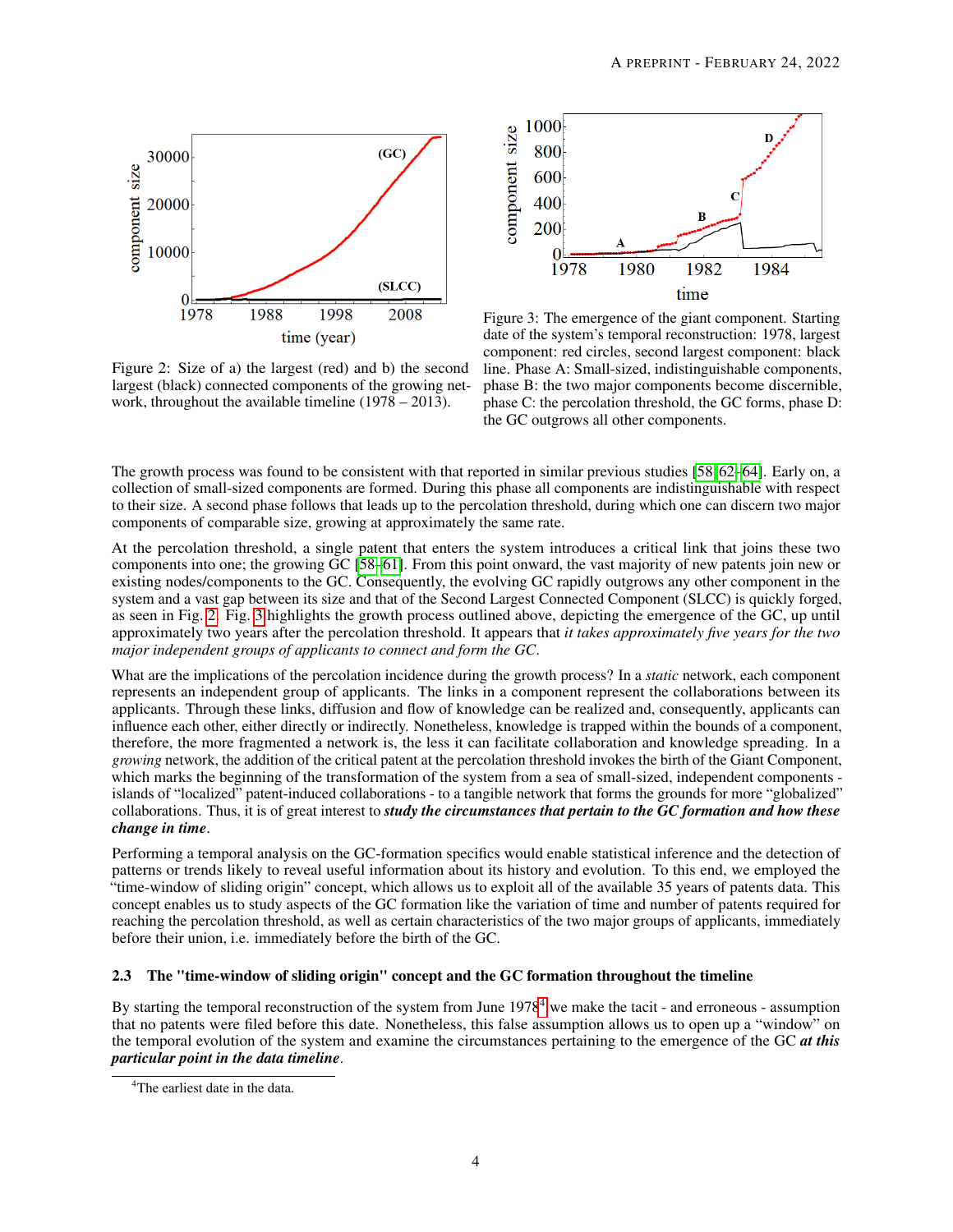<span id="page-4-0"></span>Clearly, one could start the reconstruction from any arbitrarily chosen date and open up a new window from that date to study the GC formation. Thus, by progressively moving forward (sliding) the starting date (origin) of the time-window, we end up with a set of time-windows that form a chain of snapshots of the evolving system. This notion embodies the "time-window of sliding origin" concept that permits us to exploit all of the available 35 years of data and perform a temporal analysis on the circumstances under which the GC forms, *throughout the available time span*.



Figure 4: The emergence of the GC, in different points in time. Each GC corresponds to a different "time-window", opened up on the system's timeline. (Red circles: Largest Connected Component (LCC), black lines: Second Largest Connected Component (SLCC)).

Fig. [4](#page-4-0) depicts the emergence of the GC captured on a sample group of time-windows<sup>[5](#page-4-1)</sup>. It is evident that the time required for the GC formation varies with the starting date of the window. Specifically, it appears that the GC takes significantly longer to form in the early windows than in the windows that start later in the timeline.

#### 2.4 Variation of time and patents required for the GC formation through time

The findings of Fig. [4](#page-4-0) clearly warrants a more detailed analysis. Therefore, we examined the time required to reach the percolation threshold on a larger set of time-windows densely distributed in the timeline of the data. The results are shown in Fig. [5\(](#page-4-2)a), which depicts the *time elapsed between the starting date of each time-window and the date on which the GC forms vs. the starting date of the time-window*.

<span id="page-4-2"></span>

Figure 5: (a) Elapsed time to percolation and (b) patents filed until percolation vs. starting date of sliding time-window.

It is evident that it takes a considerably larger amount of time for the GC to form when the origin of the time-window falls into the early years of the timeline, i.e. roughly the first decade (late 70s to late 80s). Regarding the remaining years (late 80s to early 10s), there is an indication of further division into two more regimes (late 80s to middle 90s and middle 90s to early 10s), albeit a weaker one. The results for the number of patents required to reach the percolation threshold are very similar, as shown in Fig. [5\(](#page-4-2)b).

<span id="page-4-1"></span> $<sup>5</sup>$ All percolation thresholds were confirmed by the method described in [B.](#page-16-0)</sup>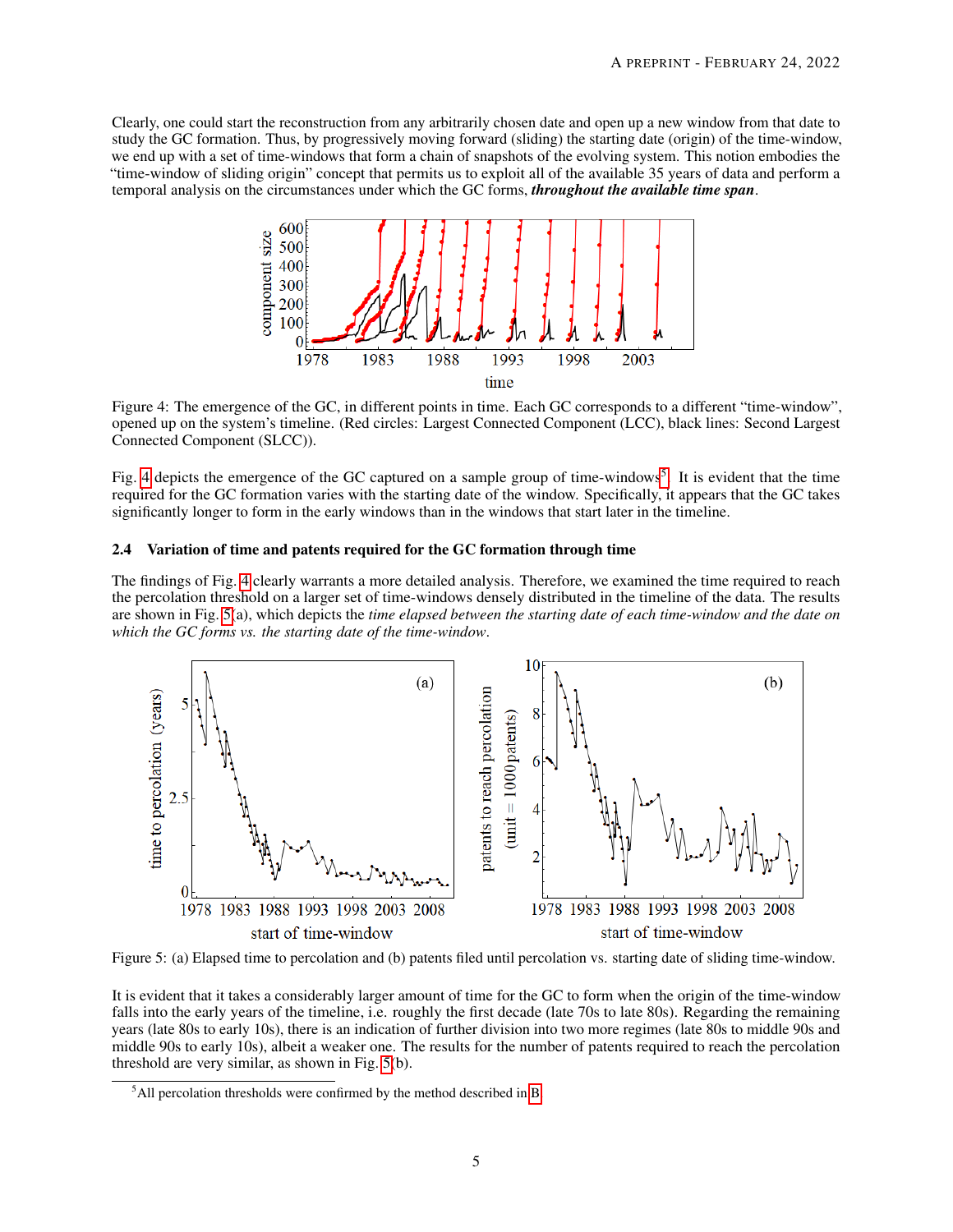## 2.5 Qualitative differences during the growth process

The system's behaviour, during the growth phase leading up to percolation, also reveals qualitative variations that separate the timeline into at least two - possibly three - regimes. This phase was portrayed in detail in Fig. [2.2,](#page-2-3) for the time-window whose origin is the first date of the data. In that case, the percolation transition requires a considerable amount of time (circa 5 years), during which the two largest evolving components grow independently of each other, until the critical patent enters the system and they merge abruptly, Fig. [3.](#page-3-0) The resulting component is the network's GC, which continues to grow and quickly becomes vastly larger than any other component. As mentioned before, similar descriptions of this growth process have been previously recorded [\[58,](#page-14-8) [62–](#page-14-12)[64\]](#page-14-13). The exact same qualitative behaviour is observed in all time-windows with starting dates within the early period (late-70s to late-80s, Fig. [4\)](#page-4-0).

However, this regularity breaks down during the second period (late-80s to mid-90s), as time-windows that reveal qualitatively different behaviour are noticed sporadically for the first time. In those windows, it appears that the LCC merges with the  $SLCC<sup>6</sup>$  $SLCC<sup>6</sup>$  $SLCC<sup>6</sup>$  on more than one occasion, long before the merge that brings on the actual percolation, when both components are still small-sized. As a consequence, when the percolation threshold is reached, the LCC is already noticeably larger than any other component and therefore the percolation transition is rather unremarkable.

Overall, the evolving system's behaviour regarding the percolation transitions, in the three time-periods, can be described as follows: During the first period all percolation transitions are "clean" and unambiguous and require considerable amounts of time. In the second and third period, the percolation transitions are typically shorter than those of the first period. Additionally, the second period introduces time-windows, which feature step-wise and therefore less dramatic percolation transitions. These gradual transitions become even more frequent during the third period. Given that we were mainly interested in comparing the characteristics of the two groups of applicants represented by the two largest components at the percolation threshold, we only considered time-windows with marked percolation transitions at which the two largest components are of similar size, in all subsequent calculations. At any rate, these windows are densely distributed throughout the timeline and therefore there is no loss of generality.

## 2.6 Characteristics of the two major groups of applicants through time: technological correspondence and geographical overlap

Three features of the GC formation process have already been examined and were found to change with time. These are: the amount of time and patents required for the GC to emerge (Fig. [5\)](#page-4-2) and – from a qualitative standpoint – the percolation transitions and the growth process leading up to it.

Further information can be extracted by investigating and comparing the characteristics of the two major groups of applicants that correspond to the LCC and SLCC of the growing network and are ultimately united by the critical (red-bond) patent into the GC, at the percolation threshold. We define the "adjacent-pre-percolation state" as the state of the LCC and SLCC immediately before percolation and ask the following question: *can we identify any features that facilitate/inhibit the union of the two major groups of applicants, i.e. the GC formation, by studying the characteristics of the LCC and SLCC in the "adjacent-pre-percolation state", over time?* To answer that question we compared the two groups of applicants (LCC and SLCC) in their "adjacent-pre-percolation state", in terms of a. the technological areas of the patents involved and b. the geographical origin of the applicants, in multiple time-windows.

## 2.6.1 Technological proximity of the two major GC groups of applicants (LCC and SLCC in the adjacent-pre-percolation state) over time

To assess the technological proximity of the two groups, we utilized the International Patent Classification (IPC) codes [\[65\]](#page-14-14) of the patents. The IPC codes are used by the European Patent Office (EPO) as a means for classifying the patents with respect to their relative technological areas and conversely, have been used as a tool for determining the technological areas of a patent [\[66](#page-14-15)[–68\]](#page-14-16). There are four types of IPC categorization (from the most coarse-grained to the most refined): Section, Class, Subclass and Group (Main and Subgroup). Each of these categorizations features a set of IPC codes. The Section IPC categorization was used in all calculations, as it is the most coarse-grained of all, with many patents falling into each of the eight sections and therefore yields the most (statistically) reliable results. The databases used in this study provide the 8th edition IPC codes, for each patent.

We determined the frequency distribution of the eight IPC sections for the two groups of applicants (LCC and SLCC in the adjacent-pre-percolation state) that join to form the GC, for multiple time-windows. The degree of similarity/dissimilarity of these distributions serves as a measure of the technological proximity between these two groups. It was found that the technological proximity varies over time (Fig. [12](#page-17-0) in [C\)](#page-17-1). Specifically, in most of the early

<span id="page-5-0"></span> ${}^{6}$ Each time the LCC merges with the SLCC, the component which at that time ranks third (with respect to its size) becomes the new SLCC of the network.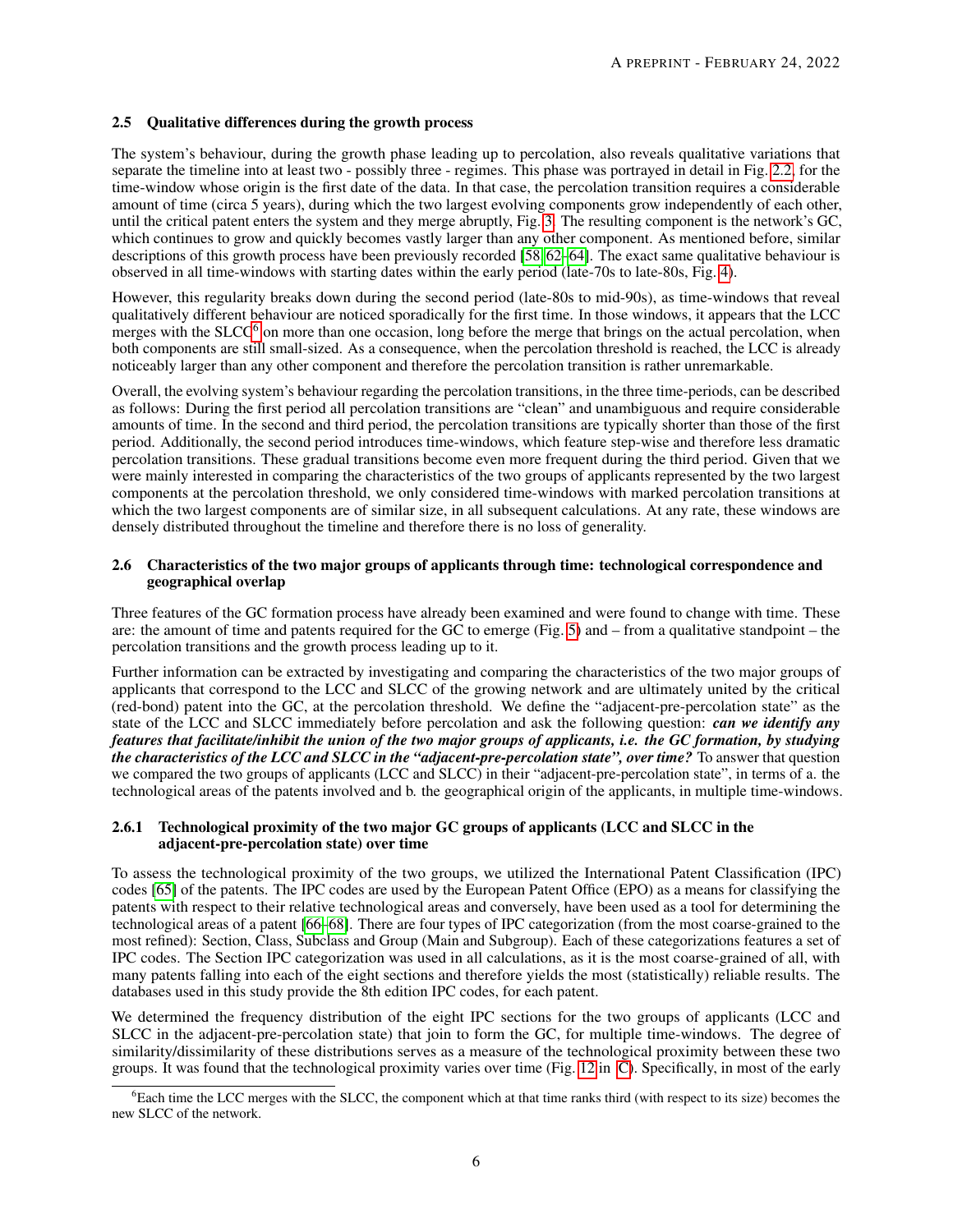<span id="page-6-0"></span>



Figure 6: Normalized Euclidean distance of the IPC codes distribution, of the two major components that make up the GC, in their adjacent-pre-percolation state for multiple time-windows in the available timeline. Red disks, blue squares and green triangles are used to visualize a rough division of the timeline into the early (1978-1986), middle (1986-1995) and late (1995-2013) periods of the timeline.

Figure 7: Normalized Euclidean distance of the IPC codes distribution, of the two major clusters that make up the GC, in their adjacent-pre-percolation state, vs. the required number of patents to reach the percolation state, for multiple time-windows in the available timeline. Red, blue and green colour is used to visualize a rough division of the timeline into the early (1978-1986), middle (1986-1995) and late (1995-2013) periods.

period time-windows the distributions overlap significantly, in the middle period they tend to be less comparable and finally in the majority of the late period windows they tend to differ considerably.

In order to quantify the technological proximity of the two groups of applicants, we employed the normalized Euclidean distance, d, between the two 8-dimensional vectors u and v corresponding to the IPC sections frequencies of the two groups:

$$
d = \frac{1}{2} \frac{|u^{'} - v^{'}|^{2}}{|u^{'}|^{2} + |v^{'}|^{2}} \tag{1}
$$

where  $u' = u - \bar{u}$ ,  $v' = v - \bar{v}$ ,  $\bar{u} = \frac{1}{N} \sum_{i=1}^{N} u_i$ ,  $\bar{v} = \frac{1}{N} \sum_{i=1}^{N} v_i$  and  $N = 8$ , the eight IPC sections.

The calculated Euclidean distance, depicted in Fig. [6,](#page-6-0) varies over time in a way that is once more suggestive of a three-period division of the timeline. This division is by no means clear-cut, nonetheless, it is evident that high technological distance between the two components became progressively more probable through the three periods. A plausible approximate partition would be 1978-1986, 1986-1995 and 1995-2013, shown in Fig. [6](#page-6-0) in red, blue and green, respectively, for visualization purposes. This provides us with a rough estimation of the Euclidean distance in the three periods: from an average of 0.086 with a very low variance (0.001) in the early windows, to 0.196 with a higher than tenfold leap in its variance (0.013) during the middle ones, to 0.253, which is almost three times higher than that of the early period and with a higher still variance (0.022), in the late windows.

Both the number of patents required to reach percolation (Fig. [5b](#page-4-2)) and the technological distance of the two major components in the adjacent-pre-percolation state (Fig. [6\)](#page-6-0) have been shown to change over time in a manner that separates the timeline into three regimes. To probe into the relation between these two quantities, the two figures were combined into one, Fig. [7,](#page-6-0) by eliminating the common variable, i.e. the time. We used the same approximate partition of the timeline as in Fig. [6](#page-6-0) to denote the period of each time-window (early, middle and late).

In Fig. [7,](#page-6-0) the points representing time-windows of the same region tend to cluster together, which further supports the findings of Fig. [5](#page-4-2) and [6](#page-6-0) regarding the division of the timeline into at least two - if not three - regimes. Moreover, Fig. [7](#page-6-0) hints at an association between the two factors (the technological proximity of the two groups of applicants and the amount of patents required for the GC formation), which is strong for the time-windows of the early period and quite weaker for the rest of the timeline. In the early period time-windows, requiring a high amount of patents to reach percolation most likely co-exists with low Euclidean distance (high technological proximity) between the two major groups of applicants that constitute the GC. For the rest of the timeline, the lower the amount of patents the more likely high technological distance becomes, however there is still a good chance for low technological proximity in many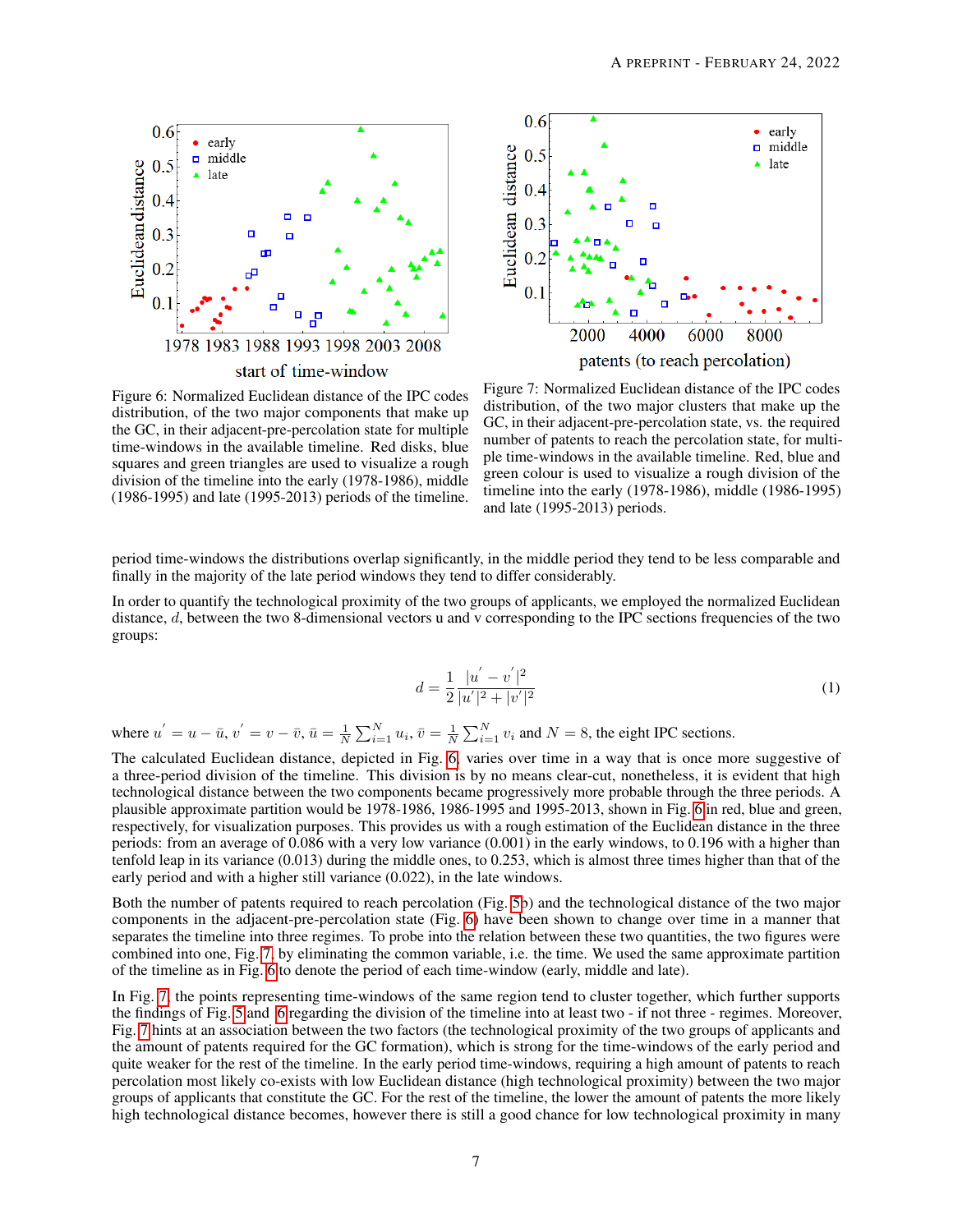time-windows of low amount of patents. Overall, as the system evolves, it appears that it undergoes notable changes that are reflected in both these factors pertaining to the GC formation. Namely, the *average* value of both quantities shifts, as the system moves through the three regimes, according to the following pattern: from a period characteristic of low Euclidean distance and high number of patents, to a period of medium-high Euclidean distance and number of patents, and, finally, to a period of higher Euclidean distance and lower number of patents.

Similar results were obtained with the use of Pearson correlation coefficient, r, as a measure of the technological proximity between the two components that form the GC, when plotted against the number of patents required to reach percolation, Fig. [13](#page-18-0) in [Supplementary Figures.](#page-17-1) The null hypothesis is that the two sets (of IPC codes distribution) are independent, with the significance level set to 0.05.

#### 2.6.2 Geographical interplay between the two major groups of applicants (LCC and SLCC in the adjacent-pre-percolation state) over time

The geographical breakdown of the applicants in both groups in the adjacent-pre-percolation state, for multiple timewindows, revealed a series of interesting facts. First, the bulk of the applicants in both groups were found to be operating in just three countries, namely, France (FR), Germany (DE) and Japan (JP), at all times. Applicants from the United States (US) are also present, with a much lower yet non-negligible contribution. Second, for all time-windows investigated, one of the two groups mostly comprises FRDE applicants, while the other of JP ones. Third, the level of geographical confinement of the two groups appears to change over time, in a way that is once again implying a three-region division of the timeline (Fig. [14](#page-18-1) in [Supplementary Figures\)](#page-17-1).

In light of these findings, we classified the country occurrences into four categories: all European (EU), Japan (JP), United States (US) and all the rest countries in the world (REST). The percentages of these four categories, calculated for both groups, illustrate the geographical interplay between the two applicants' groups. The results, shown in Fig. [8,](#page-7-0) corroborate the three-part aforementioned division of the 35-year timeline.

<span id="page-7-0"></span>

Figure 8: Geographical breakdown of the groups of applicants corresponding to the LC and SLC, as captured exactly before the addition of the critical bond which joins them into the GC (adjacent-pre-percolation state). At (almost) all times, one group consists of mostly EU applicants, while the other of mostly JP. The depicted rough division of the timeline (two vertical lines) is the same as in Fig. [6](#page-6-0) and [7](#page-6-0) (EU: blue disks, JP: red triangle, US: green squares, rest of the world: brown rhombi)

During the first regime (ca. 1978-1986), the applicants in the two groups are clearly segregated, confined either in EU or JP, while US and rest of the world applicants are practically absent. Unlike the first regime that is effortlessly distinguishable from the rest, the distinction between the second (ca. 1986-1995) and the third (ca. 1995-2013) regimes is significantly less prominent. Both regimes exhibit geographical interactions between the two groups, in stark contrast to the complete segregation witnessed during the first regime. The intensity of these interactions however is much lower in the second regime. In particular, while there is a notable rise in both EU and US percentages in the "mostly JP" group, only the US percentage rises in the mostly "EU" group; Japanese applicants are yet absent from this group during the second period. Lastly, applicants from the rest of the world join in the network for the first time in the last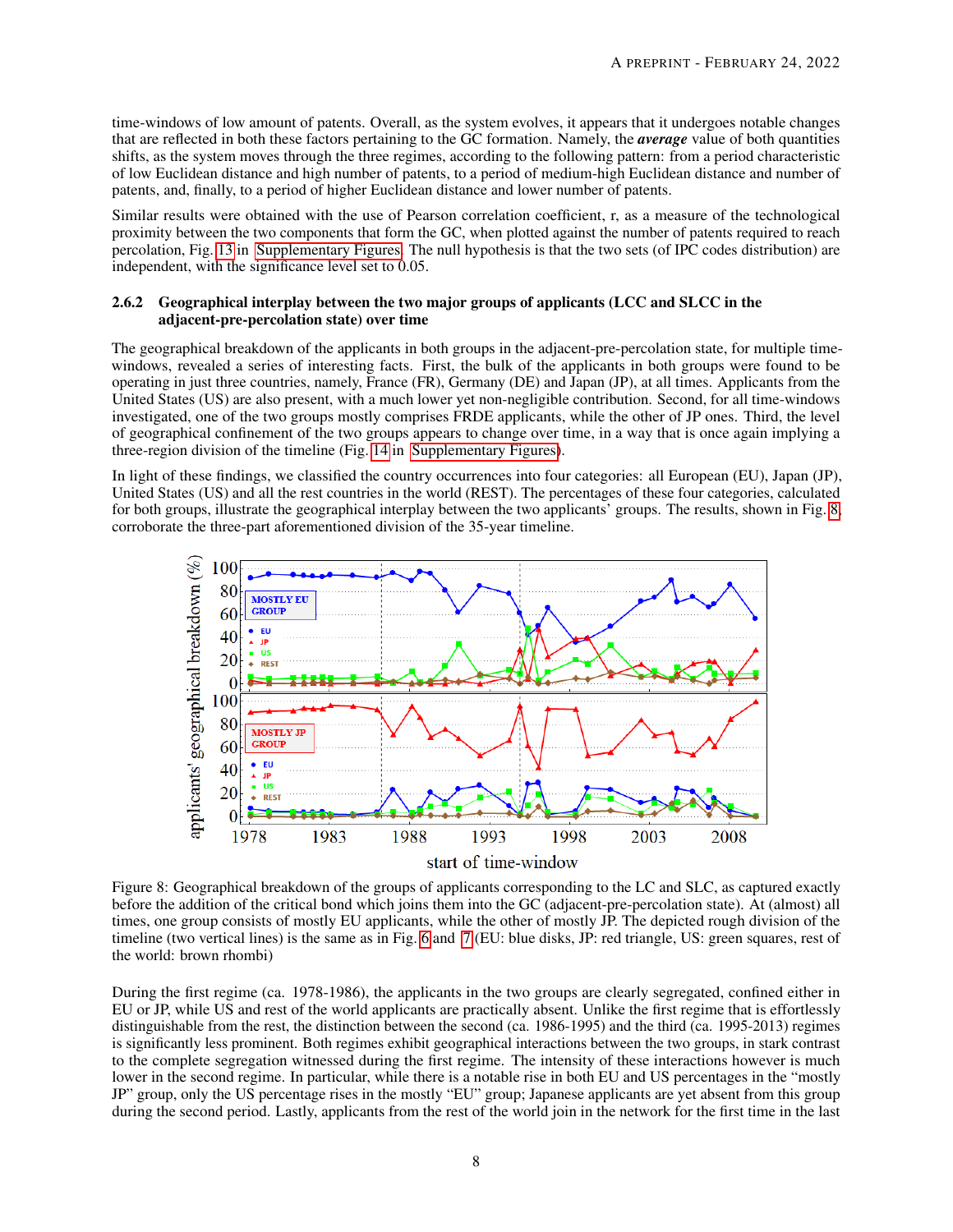two regimes. The contribution of these applicants is larger in the third regime in both groups, nonetheless it remains rather small at all times.

These results prompted a supplementary statistical analysis on the geography of the raw patent data from which the network examined so far was derived. As mentioned before, this is the data set that comprises all patents, excluding the ones with just one applicant<sup>[7](#page-8-0)</sup>. First, we determined the monthly average of the number of applicants<sup>[8](#page-8-1)</sup> per patent (Fig. [16](#page-19-0) in [Supplementary Figures\)](#page-17-1), which remains remarkably constant, averaging 2.25 throughout the timeline. This quantity was subsequently broken down into the four aforementioned geographical categories, EU, JP, US and the rest of the world (REST), in Fig. [9.](#page-8-2)

<span id="page-8-2"></span>

Figure 9: Geographical breakdown of the number of the applicants over submitted patents, per month, throughout the timeline. (EU: blue disks, JP: red triangles, US: green circles, rest of the world: brown rhombi, JP+US: orange squares)

During the first 12-14 years of the timeline, there is a sharp decline in the EU applicants, which coincides with a corresponding rise in the JP applicants. During the same period, the number of US applicants is pivoting around a low but non trivial value, while the REST applicants barely exist. For the next 15 years, US and JP applicants participate at approximately the same - quite stable - rate, while the EU applicants continue to decline, albeit at a much slower rate, which now coincides with a slow but steady rise in the REST applicants. Finally, for the last 5-6 years the US and JP applicants count fall just enough for the rest of the world applicants to reach them, whose participation continues its steady rise. Overall, it appears that non-European applicants' participation in the EPO patents increases over time, which leads to more opportunities for the formation of inter-continental collaborations.

Finally, to complete this geographical analysis, we look into the static network, i.e. the network that results from all the patents aggregated over the whole 35 years of data, excluding only the patents with just one applicant<sup>[9](#page-8-3)</sup>. The geographical breakdown of the applicants in that network and its GC is shown in Fig. [10.](#page-9-0)

Fig. [10](#page-9-0) complements the findings of Fig. [8](#page-7-0) and [9](#page-8-2) regarding JP as it corroborates the crucial part that it plays in the core of the EPO patents network. Unlike the US applicants that submit patent applications indiscriminately, JP applicants principally participate in patent collaborations that contribute to the GC of the network.

<span id="page-8-0"></span> $<sup>7</sup>$ These patents result in isolated (island) nodes or self-loops. For results for the network with one-applicant patents included see</sup> Fig. [15](#page-19-0) in [Supplementary Figures.](#page-17-1)

<span id="page-8-1"></span> ${}^8$ Given that these are the raw patent data, the applicants in this analysis are not unique, since an applicant can participate in multiple patents, throughout the timeline.

<span id="page-8-3"></span><sup>&</sup>lt;sup>9</sup>As mentioned before, these patents result in isolated (island) nodes or self-loops. For results for the network with these patents included see Fig [17](#page-19-1) in [Supplementary Figures.](#page-17-1)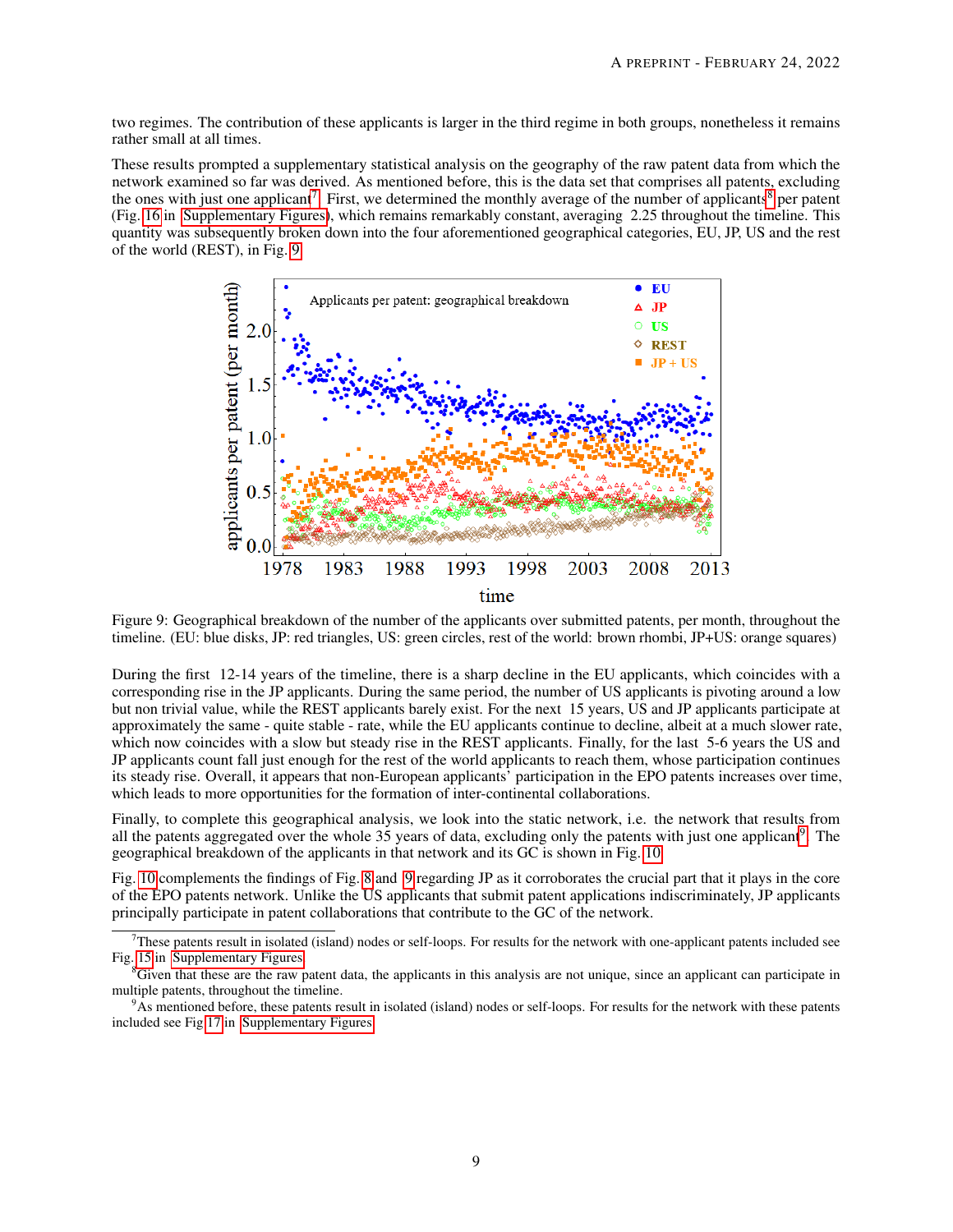<span id="page-9-0"></span>

Figure 10: Geographical breakdown of the applicants in the network resulting from the time-aggregated data, spanning all available timeline. (Squares: the network of applicants, isolated nodes excluded, Disks: the GC of the network)

#### 2.7 Are the major patent-contributors more likely to participate in a critical patent?

Last but not least, we explored the question of whether the likelihood of participating in a critical patent increases with the total amount of patents that an applicant contributes to the network or with its size. The latter is also related to the firm size vs. innovation output problem [\[40,](#page-13-10) [41\]](#page-13-11) (see [Introduction\)](#page-0-0).

To this end, we ranked the applicants with respect to their overall patents production, over several time-windows distributed in the 35-year timeline and assessed the relative position of applicants participating in the critical-patents. Thus, for each time-window, we brought the network into the percolation threshold state and determined the percentage of the patents for all applicants having filed at least one patent<sup>[10](#page-9-1)</sup> from the starting date of the time-window to the percolation threshold. For each time-window we calculated the percentage  $p_a$  for applicant a according to the formula:

$$
p_a = \frac{paths\ field\ by\ application\ a\ in\ t_p}{total\ of\ patients\ filed\ in\ t_p} \ x\ 100\tag{2}
$$

where  $t_p$  is the time elapsed from the starting date of the time-window to the date of the critical patent (percolation threshold). We subsequently evaluated the applicants' rank and percentile rank, according to their patent percentage, which are shown in Table [1](#page-10-0) for the red-bond firms of nine representative time-windows in the data timeline.

The firms in the top 1% were found to submit nearly half the patents ( $\sim$  48%) on average, yet, they participate in the red-bond patents on an average of only ∼ 24%. Therefore, we conclude that the top patent-producing applicants do not dominate the production of red-bond links that bring the GC into existence and induce the network's coherence, as one would expect, with respect to their overall patent output. Our results suggest that the reason behind this discrepancy is that many of the firms in this category (the top 1%), have a low percentage of collaborative patents. Thus, the likelihood of them yielding a critical patent is reduced in spite of them being highly productive on the whole.

Finally, the plausible assumption that the larger a firm's size the more patents it is capable of producing [\[37\]](#page-13-8) is overall corroborated by our results, as the bulk of the top patent-producing applicants are large-sized ones. Additionally, the majority of the red-bond applicants (Bosch, Toyota, Hitachi, Honda, Nissan, Phillips, to name a few) in this network are found to be large-sized firms, regardless of their total patent output in each time-window.

These findings have further implications re the firm size vs. innovation-output debate (see [Discussion\)](#page-10-1).

<span id="page-9-1"></span> $10$ All patents are included in this analysis, even those with only one applicant.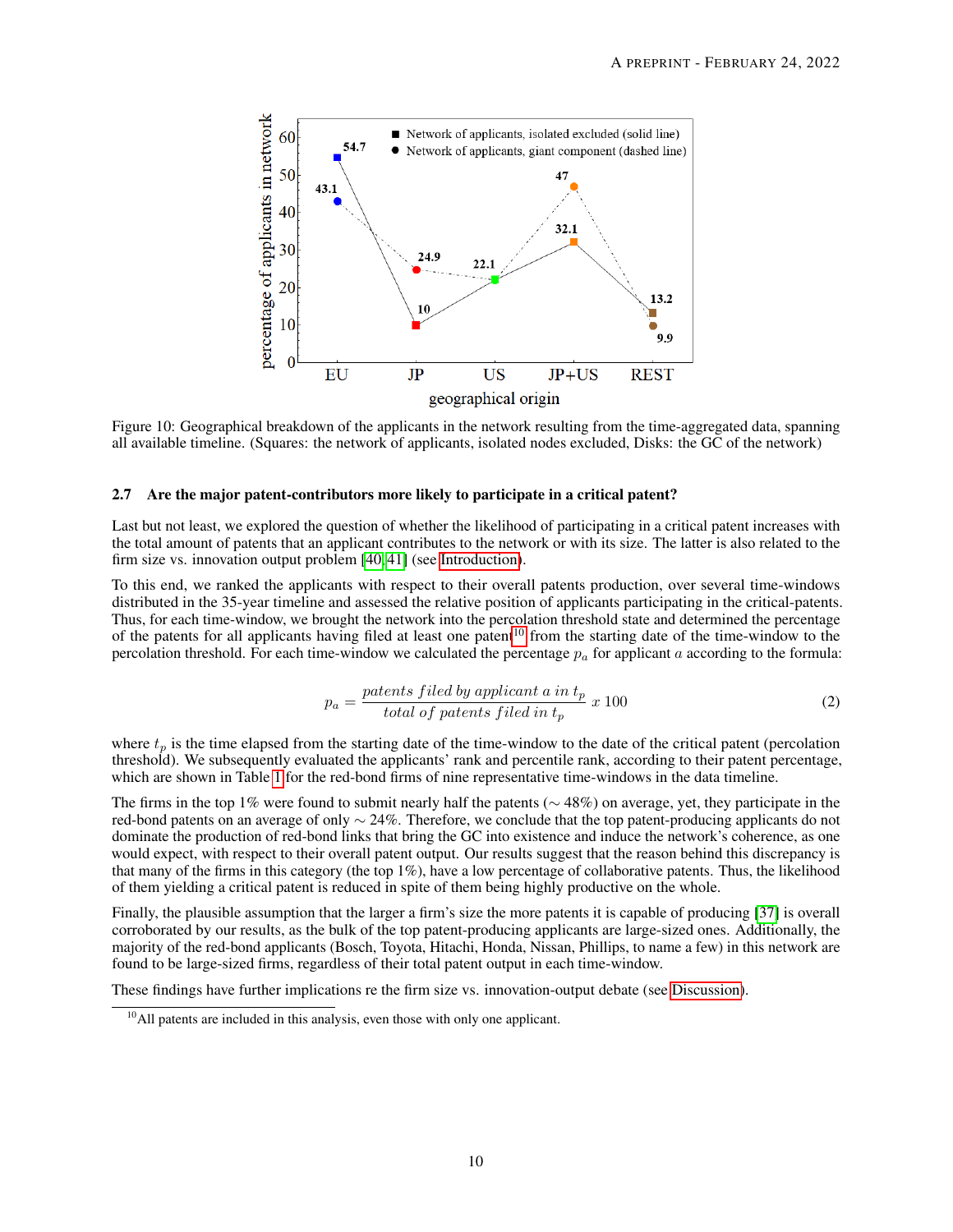| year of time-window | critical patent applicants | rank           | percentile $(\%)$ |
|---------------------|----------------------------|----------------|-------------------|
| 1978                | applicant 1                | 17             | 99.75             |
|                     | applicant 2                | 115            | 98.30             |
| 1983                | applicant 1                | 77             | 98.91             |
|                     | applicant 2                | 87             | 98.77             |
|                     | applicant 3                | 91             | 98.71             |
|                     | applicant 4                | 374            | 94.70             |
|                     | applicant 5                | 2044           | 71.02             |
| 1989                | applicant 1                | $\overline{2}$ | 99.93             |
|                     | applicant 2                | 10             | 99.64             |
| 1993                | applicant 1                | 38             | 90.28             |
|                     | applicant 2                | 521            | 99.64             |
| 1997                | applicant 1                | 29             | 98.99             |
|                     | applicant 2                | 586            | 79.50             |
| 2000                | applicant 1                | 189            | 96.60             |
|                     | applicant 2                | 584            | 89.49             |
| 2004                | applicant 1                | 58             | 97.09             |
|                     | applicant 2                | 109            | 94.54             |
| 2007                | applicant 1                | 5              | 99.80             |
|                     | applicant 2                | 249            | 90.01             |
| 2010                | applicant 1                | 71             | 94.95             |
|                     | applicant 2                | 71             | 94.95             |

<span id="page-10-0"></span>Table 1: Rank and percentile rank according to patent percentage, for the red-bond firms of nine representative time-windows in the data timeline.

# <span id="page-10-1"></span>3 Discussion

Overall, our results reveal that as the patent network evolves through time, the percolation threshold (on average) comes at shorter times, requires fewer patents, features increasing inter-regional collaborations and increasing technological distance between the two major groups of applicants involved. How do all these fit together?

It is plausible to presume that the basic underlying factor in this change is the rise in the inter-continental collaborations and the resulting globalization, through the decades. Thus, in the early years - when advanced communication technologies were not yet widespread - geographical distance was most likely hindering inter-continental collaborations and therefore the two groups were segregated for many years until their eventual union. It is likely that this is the reason behind the high technological similarity between the two groups as they were forced to function independently for long periods of time. During the transitional phase of the middle years, a change develops that appears to mitigate the negative effect of distance on inter-continental collaborations. Therefore, windows of shorter time and higher technological distance between the two groups start to emerge. Lastly, the shortest intervals to percolation and higher technological distance are seen recurrently in late-years windows, when geographical interplay is at its highest.

This conclusion is in agreement with similar results found by studying patent collaborations with statistical methods [\[56,](#page-14-17) [69\]](#page-14-18). A number of factors could be identified as plausible contributors to this globalization phenomenon, such as the vastly available air-travel, the remarkable upsurge in the use of internet and various other socio-economic factors that forced the applicants to reach out further to build complementing collaborative ties and meet the demands of an increasingly competitive and fast-paced world.

Moreover, regarding the firm size vs. innovation-output debate, our results imply that large firm size favours innovation activities. First, the assumption that the top patent-producing applicants are also likely to be large-sized ones [\[37\]](#page-13-8) was corroborated by our analysis. Second, the majority of the red-bond applicants (Bosch, Toyota, Hitachi, Honda, Nissan, Phillips, to name a few) in this network were found to be large-sized firms regardless of the total amount of patents they contribute in each time-window. Since a patent is in itself an innovation output indicator and furthermore, the critical bonds of a network are believed to correspond to a highly innovative events [\[62\]](#page-14-12), we infer that in the EPO patents network, it is the large-sized applicants (irrespective of the magnitude of their total patent contribution) that are most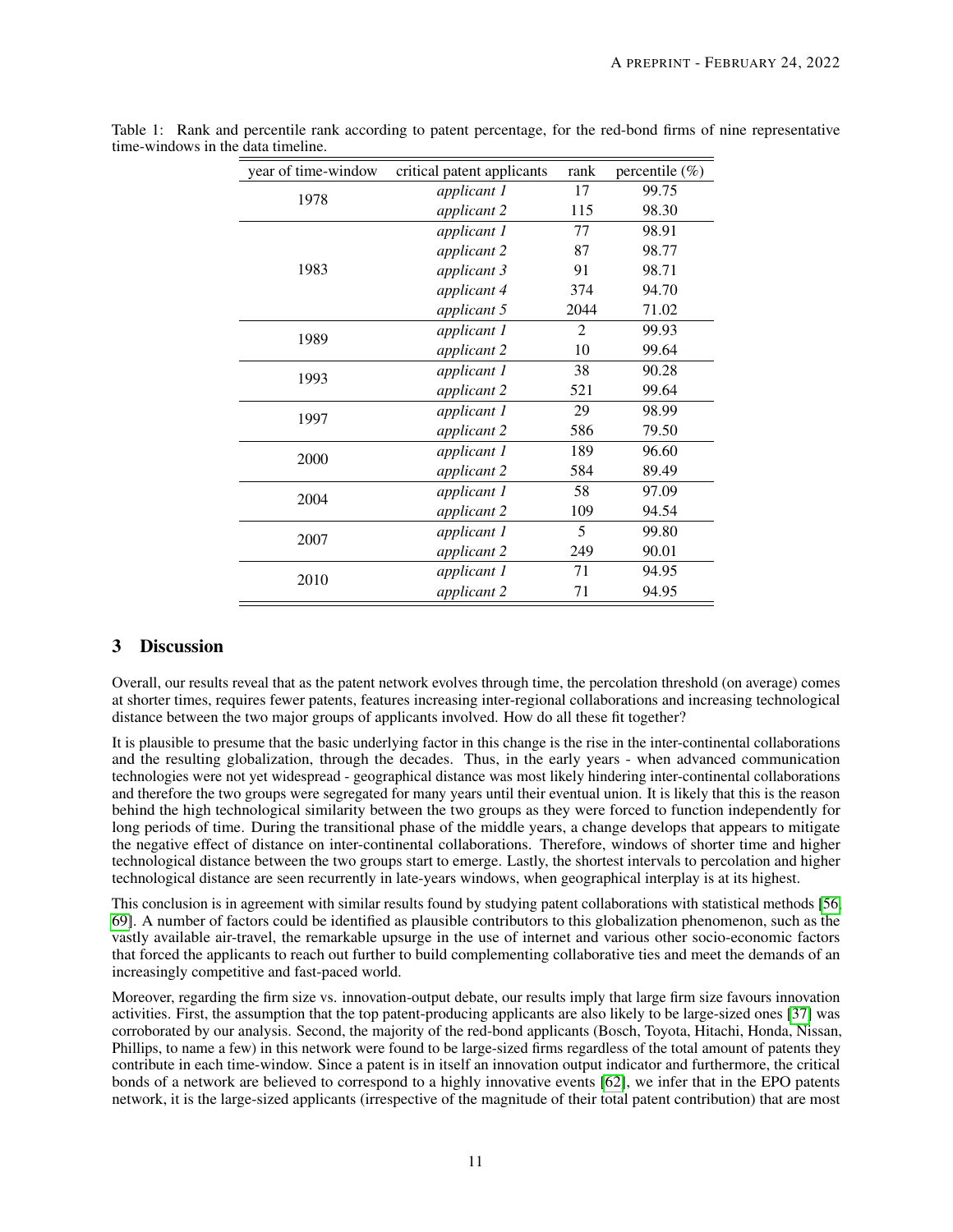likely to introduce radical innovation. Therefore our findings are suggestive of a positive correlation between size and innovation output, as in the majority of the studies reviewed in [\[34\]](#page-13-5), as well as in [\[41,](#page-13-11) [42\]](#page-13-12).

Lastly, the striking presence of Japan in the EPO patent network should not go unnoticed. In all time-windows examined, the Japanese applicants make up a significant portion - nearly half - of the GC, at the moment of its emergence, i.e. at the percolation threshold (Fig. [8\)](#page-7-0). Furthermore, the fact that Japan seems to forge strategic alliances that are key to the network's coherence also surfaced in two more of our findings. Firstly, Japan's participation in the static, time-aggregated network never exceeds [10](#page-9-0)% (see Fig. 10 and Fig. [17\)](#page-19-1), while it reaches 25% in its GC. Secondly, an abundance of Japanese applicants (Toyota, Hitachi and subsidiaries, Honda, Nissan, Ube industries, JSR corporation, Riken, the National Institute of Advanced Industrial Science And Technology etc.) consistently appear in red-bond patents, namely the patents that induce the GC emergence. Interestingly enough, judging from the type of activities of these companies and from the red-bond patents themselves, it appears that they are all related, in one way or another, to the automobile industry. Thus, we believe that the automobile industry has played a crucial part in the EPO patent network and consequently to the introduction and - even more so - to the diffusion of innovation.

# 4 Conclusions

We performed a temporal analysis, on the patent applicants' collaboration network derived from the REGPAT patents data, which span 35 years, from year 1978 (June) to 2013 (July). Specifically, we studied the network over a collection of time-windows, which allowed us to exploit the whole timeline of 35 years and study the evolution of the applicant's collaboration network dynamically, instead of limiting the investigation to the aggregated, static network. This approach enabled us to open up multiple windows of observation onto the system's evolution, with starting dates distributed throughout the timeline. We focused our analysis on the GC, and specifically on certain characteristics of its formation, i.e. the network's percolation, in multiple time-windows. This analysis, uncovered evidence of qualitative and quantitative differentiations of characteristics such as, the amount of time/patents required for percolation, the technological similarity and the geographical overlap of the major groups of applicants which make up the GC and the abruptness of the percolation transition. All these aspects of the GC formation are found to change in time in a way that is suggestive of a three-regime division of the timeline.

Specifically, during the first period (ca. 1978-1987, early-years), we observe clear-cut percolation transitions, in which the two largest, separately growing components are merged abruptly into the network's GC. The groups of applicants represented by these two components are found to exhibit high technological resemblance, based on the IPC codes of their corresponding patents. Furthermore, in all early-years windows, the two groups are almost completely geographically segregated into two regions, EU (principally FR and DE) and JP, with a very small, but nonetheless measurable US fraction of applicants being present in both communities. Moreover, this period is marked by the highest amounts of time/patents required for the GC formation.

During the second period (ca. 1987-1995, middle years), there is a shift in the percolation transition process, in many windows. In such windows, the transition appears to be shorter in time, more gradual and less striking. Overall, during this period, the two groups of applicants that make up the GC are more complementary and less similar technologically, and begin to exhibit some geographical overlap. Specifically, the community comprising mostly JP applicants, starts to welcome collaboration with both the EU and the US, however, the respective EU community still remains mostly detached. Additionally, the amounts of both time and patents required for the GC formation lessens, on average.

In the third period (ca. 1995-2013, late years), even more windows display the less-abrupt, less outstanding percolation transition behaviour. Overall, it is the period in which the two groups of applicants demonstrate the greatest technological distance, as well as the greatest geographical overlap. There is a notable rise in both frequency and intensity of collaborations between Europe, Japan and the US, in both groups. Furthermore, in this period the windows displaying the least amount of time/patents required for percolation have become recurrent.

Moreover, our results indicate that top patent-producing applicants are likely to yield a critical patent, however at a rate significantly lower than their overall patent production. Additionally, the top patent-producing applicants are predominantly large-sized firms, supporting the assumption that the largest the firm size the more patents it is capable of producing [\[37\]](#page-13-8). Finally, the red-bond applicants (Bosch, Toyota, Hitachi, Honda, Nissan, Phillips amongst others) are also large-sized firms, notwithstanding the amount of patents they contribute in each time-window. Therefore, regarding the GC formation and the network's coherence, the significant applicants are typically large-sized ones, but not necessarily amongst the top patent-producing.

Last but certainly not least, essentially all of our findings stress the vital importance of Japan to the GC of the EPO patent network. Firstly, in all time-windows, one of the two major groups that join into the GC consists mainly of Japanese applicants. Secondly, Japanese applicants make up one quarter of the static, aggregated network's CG (while they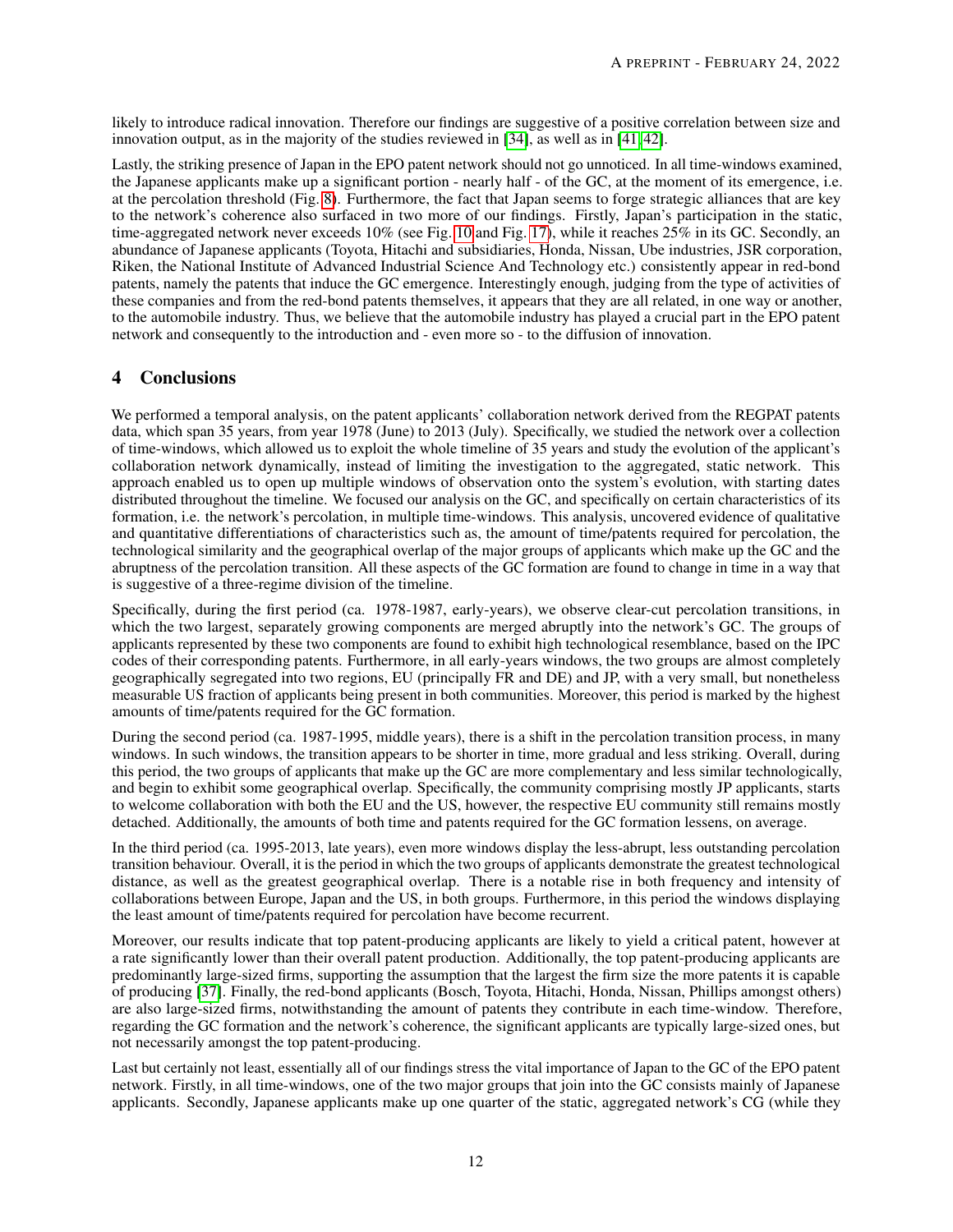constitute just 10% of the whole network). Thirdly, Japanese firms and research institutes are found to systematically participate in red-bond patents. Toyota, Hitachi and subsidiaries, Honda, Nissan, Ube industries, JSR corporation, Riken, the National Institute of Advanced Industrial Science And Technology among others are consistently featured in the critical patents.

#### Acknowledgements

This work was supported by the European Commission FET Project MULTIPLEX No. 317532. We thank Michael Kanetidis for his valuable comments.

## References

- <span id="page-12-0"></span>[1] Robert M Solow. Technical change and the aggregate production function. *The review of Economics and Statistics*, pages 312–320, 1957.
- [2] Zvi Griliches. Research costs and social returns: Hybrid corn and related innovations. *Journal of political economy*, 66(5):419–431, 1958.
- <span id="page-12-1"></span>[3] Edwin Mansfield. Technical change and the rate of imitation. *Econometrica: Journal of the Econometric Society*, pages 741–766, 1961.
- [4] Edwin Mansfield. Entry, gibrat's law, innovation, and the growth of firms. *The American economic review*, 52(5):1023–1051, 1962.
- [5] Zvi Griliches. Research expenditures, education, and the aggregate agricultural production function. *The American Economic Review*, 54(6):961–974, 1964.
- [6] Edwin Mansfield. Rates of return from industrial research and development. *The American Economic Review*, 55(1/2):310–322, 1965.
- [7] Zvi Griliches. Returns to research and development expenditures in the private sector. In *New developments in productivity measurement*, pages 419–462. University of Chicago press, 1980.
- [8] Zvi Griliches and Jacques Mairesse. Comparing productivity growth: an exploration of french and us industrial and firm data. *European Economic Review*, 21(1-2):89–119, 1983.
- [9] Zvi Griliches. Productivity, r&d, and basic research at the firm level in the 1970s. Technical report, National Bureau of Economic Research, 1985.
- [10] Ralph Landau and Nathan Rosenberg, editors. *The Positive Sum Strategy: Harnessing Technology for Economic Growth*. The National Academies Press, Washington, DC, 1986.
- [11] Paul M Romer. Increasing returns and long-run growth. *Journal of political economy*, 94(5):1002–1037, 1986.
- [12] Paul A Geroski. Entry, innovation and productivity growth. *The Review of Economics and Statistics*, pages 572–578, 1989.
- <span id="page-12-2"></span>[13] Ricardo J Caballero and Adam B Jaffe. How high are the giants' shoulders: An empirical assessment of knowledge spillovers and creative destruction in a model of economic growth. *NBER macroeconomics annual*, 8:15–74, 1993.
- [14] Paul Geroski, Steve Machin, and John Van Reenen. The profitability of innovating firms. *The RAND Journal of Economics*, pages 198–211, 1993.
- [15] Tor Jakob Klette. R&d, scope economies, and plant performance. *The RAND Journal of Economics*, pages 502–522, 1996.
- <span id="page-12-3"></span>[16] Bruno Crépon, Emmanuel Duguet, and Jacques Mairessec. Research, innovation and productivi [ty: An econometric analysis at the firm level. *Economics of Innovation and new Technology*, 7(2):115–158, 1998.
- [17] Dietmar Harhoff. R&d and productivity in german manufacturing firms. *Economics of Innovation and New Technology*, 6(1):29–50, 1998.
- [18] Tor Jakob Klette and Frode Johansen. Accumulation of r&d capital and dynamic firm performance: a not-so-fixed effect model. In *The Economics and Econometrics of Innovation*, pages 367–397. Springer, 2000.
- [19] Luuk Klomp and George Van Leeuwen. The importance of innovation for company performance. *Netherlands Official Statistics*, 14(2):26–35, 1999.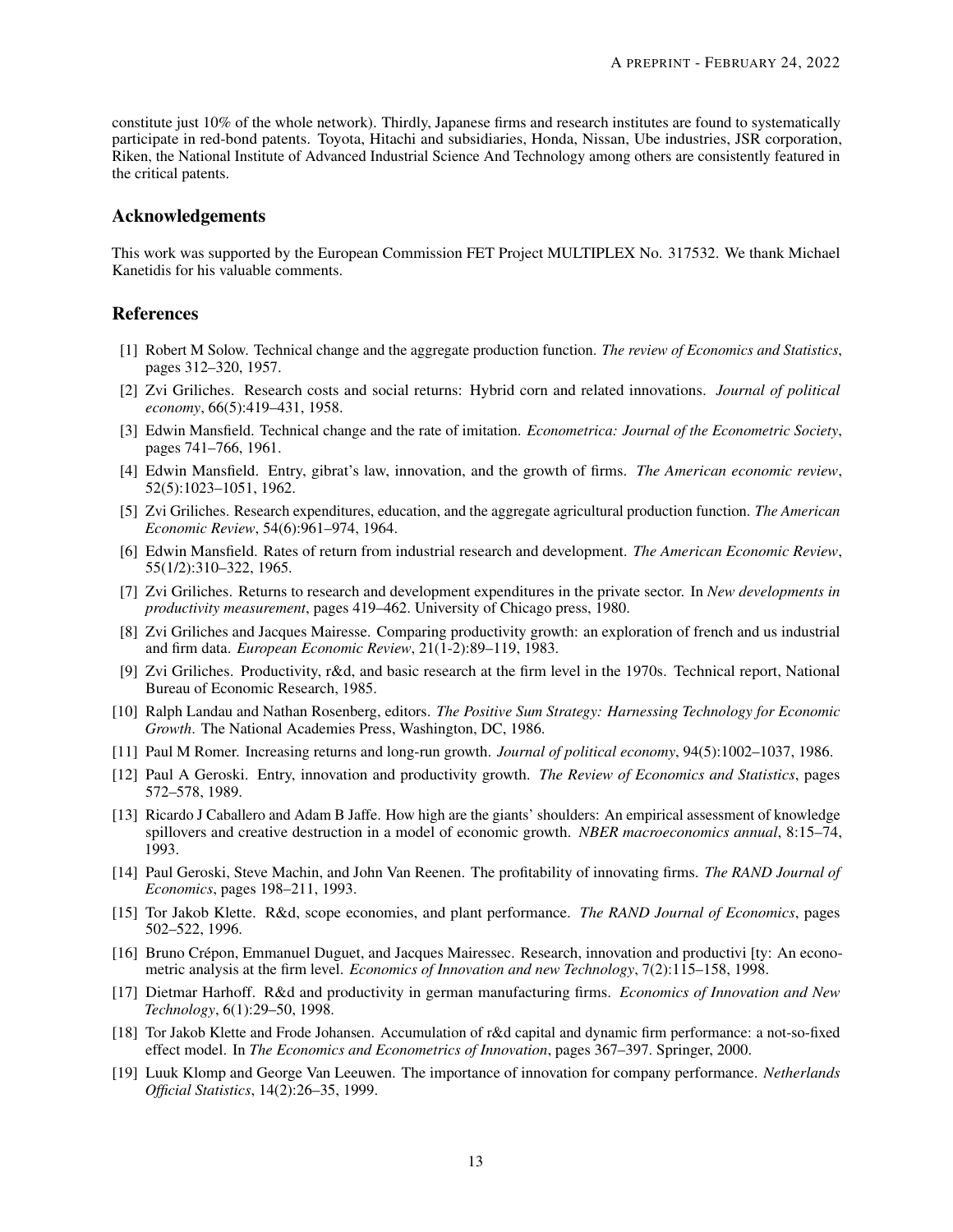- <span id="page-13-14"></span>[20] Hans Lööf and Almas Heshmati. Knowledge capital and performance heterogeneity:: A firm-level innovation study. *International Journal of Production Economics*, 76(1):61–85, 2002.
- [21] Giulio Cainelli, Rinaldo Evangelista, and Maria Savona. The impact of innovation on economic performance in services. *The Service Industries Journal*, 24(1):116–130, 2004.
- [22] Maria Laura Parisi, Fabio Schiantarelli, and Alessandro Sembenelli. Productivity, innovation and r&d: Micro evidence for italy. *European Economic Review*, 50(8):2037–2061, 2006.
- [23] Bronwyn H Hall, Francesca Lotti, and Jacques Mairesse. Innovation and productivity in smes: empirical evidence for italy. *Small business economics*, 33(1):13–33, 2009.
- [24] Bruno Cassiman, Elena Golovko, and Ester Martínez-Ros. Innovation, exports and productivity. *International Journal of Industrial Organization*, 28(4):372–376, 2010.
- <span id="page-13-15"></span>[25] Bronwyn H Hall. Innovation and productivity. Technical report, National bureau of economic research, 2011.
- [26] Pierre Mohnen and Bronwyn H Hall. Innovation and productivity: An update. *Eurasian Business Review*, 3(1):47–65, 2013.
- [27] Giuseppe Medda and Claudio A Piga. Technological spillovers and productivity in italian manufacturing firms. *Journal of productivity analysis*, 41(3):419–434, 2014.
- <span id="page-13-0"></span>[28] Wladimir Raymond, Jacques Mairesse, Pierre Mohnen, and Franz Palm. Dynamic models of r & d, innovation and productivity: Panel data evidence for dutch and french manufacturing. *European Economic Review*, 78:285–306, 2015.
- <span id="page-13-1"></span>[29] Jože P Damijan and Crt Kostevc. Learning from trade through innovation. *Oxford bulletin of economics and statistics*, 77(3):408–436, 2015.
- <span id="page-13-2"></span>[30] Bronwyn H Hall and Beethika Khan. Adoption of new technology. Technical report, National bureau of economic research, 2003.
- <span id="page-13-3"></span>[31] Roman Gurbiel. Impact of innovation and technology transfer on economic growth: the central and eastern europe experience. *Warshaw School of Economics*, 162:1–18, 2002.
- [32] Jordi Suriñach, Fabio Manca, Rosina Moreno, et al. Extension of the study on the diffusion of innovation in the internal market. Technical report, Directorate General Economic and Financial Affairs (DG ECFIN), European . . . , 2011.
- <span id="page-13-4"></span>[33] Rosina Moreno Serrano and Jordi Suriñach Caralt. Innovation adoption and productivity growth: Evidence for europe (wp). *AQR–Working Papers, 2014, AQR14/08*, 2014.
- <span id="page-13-5"></span>[34] Nizar Becheikh, Rejean Landry, and Nabil Amara. Lessons from innovation empirical studies in the manufacturing sector: A systematic review of the literature from 1993–2003. *Technovation*, 26(5-6):644–664, 2006.
- <span id="page-13-6"></span>[35] Jasjit Singh. Collaborative networks as determinants of knowledge diffusion patterns. *Management science*, 51(5):756–770, 2005.
- <span id="page-13-7"></span>[36] David J Teece. Competition, cooperation, and innovation: Organizational arrangements for regimes of rapid technological progress. *Journal of economic behavior & organization*, 18(1):1–25, 1992.
- <span id="page-13-8"></span>[37] Bruce S Tether. Who co-operates for innovation, and why: an empirical analysis. *Research policy*, 31(6):947–967, 2002.
- [38] Shona L Brown and Kathleen M Eisenhardt. Product development: Past research, present findings, and future directions. *Academy of management review*, 20(2):343–378, 1995.
- <span id="page-13-9"></span>[39] Gregory N Stock, Noel P Greis, and William A Fischer. Firm size and dynamic technological innovation. *Technovation*, 22(9):537–549, 2002.
- <span id="page-13-10"></span>[40] JA Schumpeter. The theory of economic development. 7th edn (transl. opie r) harvard university press: Cambridge, 1934.
- <span id="page-13-11"></span>[41] Joseph Alois Schumpeter. *Socialism, capitalism and democracy*. Harper and Brothers, 1942.
- <span id="page-13-12"></span>[42] Bruce S Tether. Small and large firms: sources of unequal innovations? *Research Policy*, 27(7):725–745, 1998.
- <span id="page-13-13"></span>[43] Zoltan J Acs and David B Audretsch. *Innovation and small firms*. Mit Press, 1990.
- [44] Keith Pavitt, Michael Robson, and Joe Townsend. The size distribution of innovating firms in the uk: 1945-1983. *The Journal of Industrial Economics*, pages 297–316, 1987.
- [45] Alfred Kleinknecht, Jeroen ON Reijnen, and Wendy Smits. Collecting literature-based innovation output indicators. the experience in the netherlands. In *New concepts in innovation output measurement*, pages 42–84. Springer, 1993.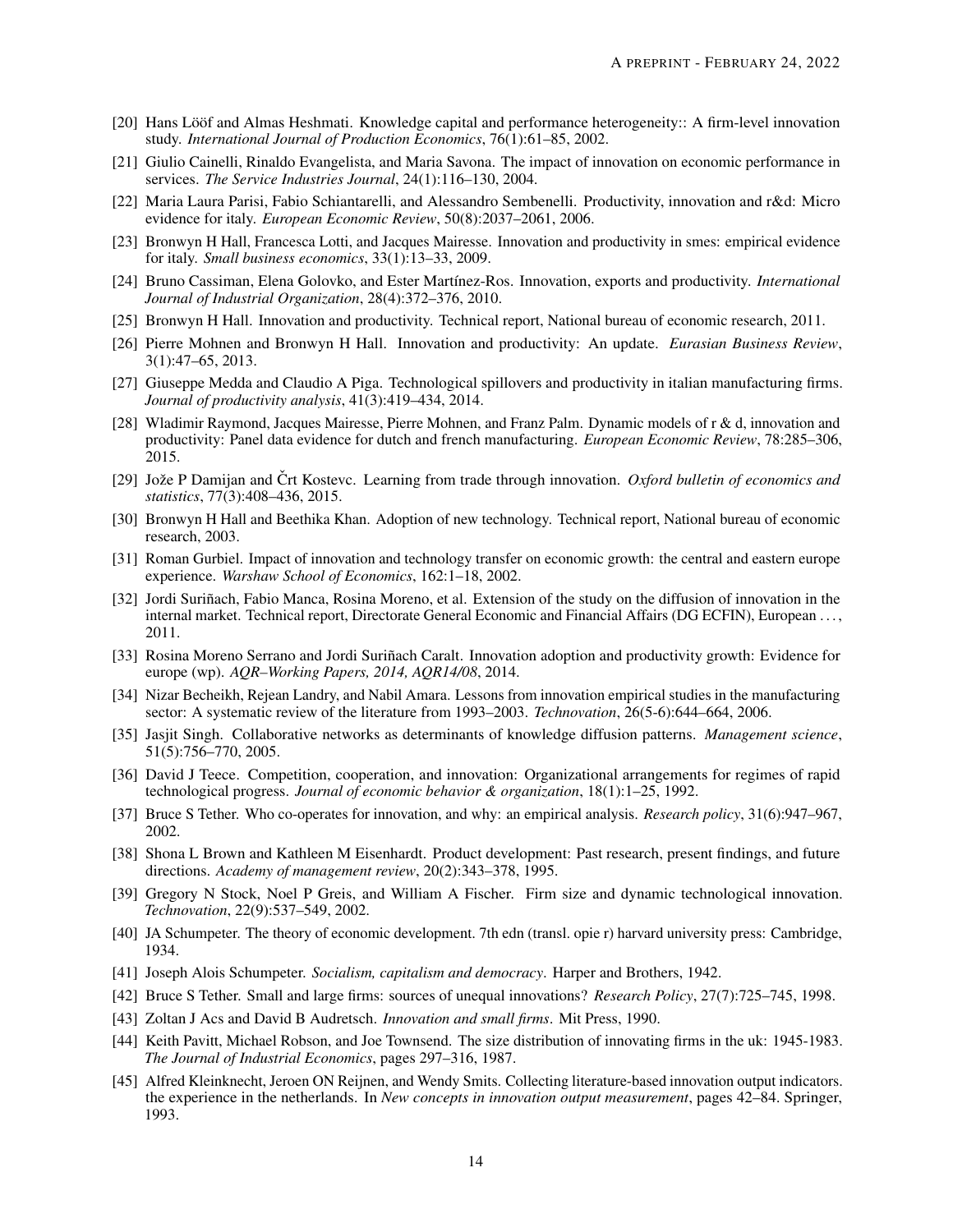- [46] Enrico Santarelli and Roberta Piergiovanni. Analyzing literature-based innovation output indicators: the italian experience. *Research Policy*, 25(5):689–711, 1996.
- <span id="page-14-0"></span>[47] DJ Cogan. The irish experience with literature-based innovation output indicators. In *New concepts in innovation output measurement*, pages 113–137. Springer, 1993.
- <span id="page-14-1"></span>[48] Mark Rogers. Networks, firm size and innovation. *Small business economics*, 22(2):141–153, 2004.
- <span id="page-14-2"></span>[49] Antonio J Revilla and Zulima Fernández. The relation between firm size and r&d productivity in different technological regimes. *Technovation*, 32(11):609–623, 2012.
- <span id="page-14-3"></span>[50] Beatriz Minguela-Rata, Jose Fernández-Menéndez, and Marta Fossas-Olalla. Cooperation with suppliers, firm size and product innovation. *Industrial Management & Data Systems*, 2014.
- <span id="page-14-4"></span>[51] Keith Pavitt. Patent statistics as indicators of innovative activities: possibilities and problems. *Scientometrics*, 7(1-2):77–99, 1985.
- <span id="page-14-5"></span>[52] Zvi Griliches. Patent statistics as economic indicators: a survey. In *R&D and productivity: the econometric evidence*, pages 287–343. University of Chicago Press, 1998.
- <span id="page-14-6"></span>[53] Alan Pilkington. Technology portfolio alignment as an indicator of commercialisation: an investigation of fuel cell patenting. *Technovation*, 24(10):761–771, 2004.
- <span id="page-14-10"></span>[54] Lee Fleming, Charles King III, and Adam I Juda. Small worlds and regional innovation. *Organization Science*, 18(6):938–954, 2007.
- <span id="page-14-11"></span>[55] Melissa A Schilling and Corey C Phelps. Interfirm collaboration networks: The impact of large-scale network structure on firm innovation. *Management science*, 53(7):1113–1126, 2007.
- <span id="page-14-17"></span>[56] Zhenzhong Ma and Yender Lee. Patent application and technological collaboration in inventive activities: 1980–2005. *Technovation*, 28(6):379–390, 2008.
- <span id="page-14-7"></span>[57] Gupeng Zhang, Hongbo Duan, and Jianghua Zhou. Network stability, connectivity and innovation output. *Technological Forecasting and Social Change*, 114:339–349, 2017.
- <span id="page-14-8"></span>[58] Mark EJ Newman. The structure of scientific collaboration networks. *Proceedings of the national academy of sciences*, 98(2):404–409, 2001.
- [59] Mark EJ Newman, Duncan J Watts, and Steven H Strogatz. Random graph models of social networks. *Proceedings of the National Academy of Sciences*, 99(suppl 1):2566–2572, 2002.
- <span id="page-14-20"></span>[60] Albert-Laszlo Barabâsi, Hawoong Jeong, Zoltan Néda, Erzsebet Ravasz, Andras Schubert, and Tamas Vicsek. Evolution of the social network of scientific collaborations. *Physica A: Statistical mechanics and its applications*, 311(3-4):590–614, 2002.
- <span id="page-14-9"></span>[61] Réka Albert and Albert-László Barabási. Statistical mechanics of complex networks. *Reviews of modern physics*, 74(1):47, 2002.
- <span id="page-14-12"></span>[62] Luís MA Bettencourt, David I Kaiser, and Jasleen Kaur. Scientific discovery and topological transitions in collaboration networks. *Journal of Informetrics*, 3(3):210–221, 2009.
- [63] Liang Liu, Chuanfeng Han, and Weisheng Xu. Evolutionary analysis of the collaboration networks within national quality award projects of china. *International journal of project management*, 33(3):599–609, 2015.
- <span id="page-14-13"></span>[64] Peng Liu and Haoxiang Xia. Structure and evolution of co-authorship network in an interdisciplinary research field. *Scientometrics*, 103(1):101–134, 2015.
- <span id="page-14-14"></span>[65] International patent classification (ipc). <https://www.wipo.int/classifications/ipc/en>.
- <span id="page-14-15"></span>[66] Jaehyun Choi, Dongsik Jang, Sunghae Jun, and Sangsung Park. A predictive model of technology transfer using patent analysis. *Sustainability*, 7(12):16175–16195, 2015.
- [67] Sunghae Jun and Seung-Joo Lee. A small world network for technological relationship in patent analysis. In *Soft Computing in Big Data Processing*, pages 91–99. Springer, 2014.
- <span id="page-14-16"></span>[68] Sangsung Park, Seung-Joo Lee, and Sunghae Jun. A network analysis model for selecting sustainable technology. *Sustainability*, 7(10):13126–13141, 2015.
- <span id="page-14-18"></span>[69] Jiancheng Guan and Zifeng Chen. Patent collaboration and international knowledge flow. *Information Processing & Management*, 48(1):170–181, 2012.
- <span id="page-14-19"></span>[70] Francesco Lissoni, M Coffano, A Maurino, M Pezzoni, and G Tarasconi. Ape-inv's "name game" algorithm challenge: A guideline for benchmark data analysis and reporting.". Technical report, Technical Report, Academic Patenting in Europe-APE-INV, 2010.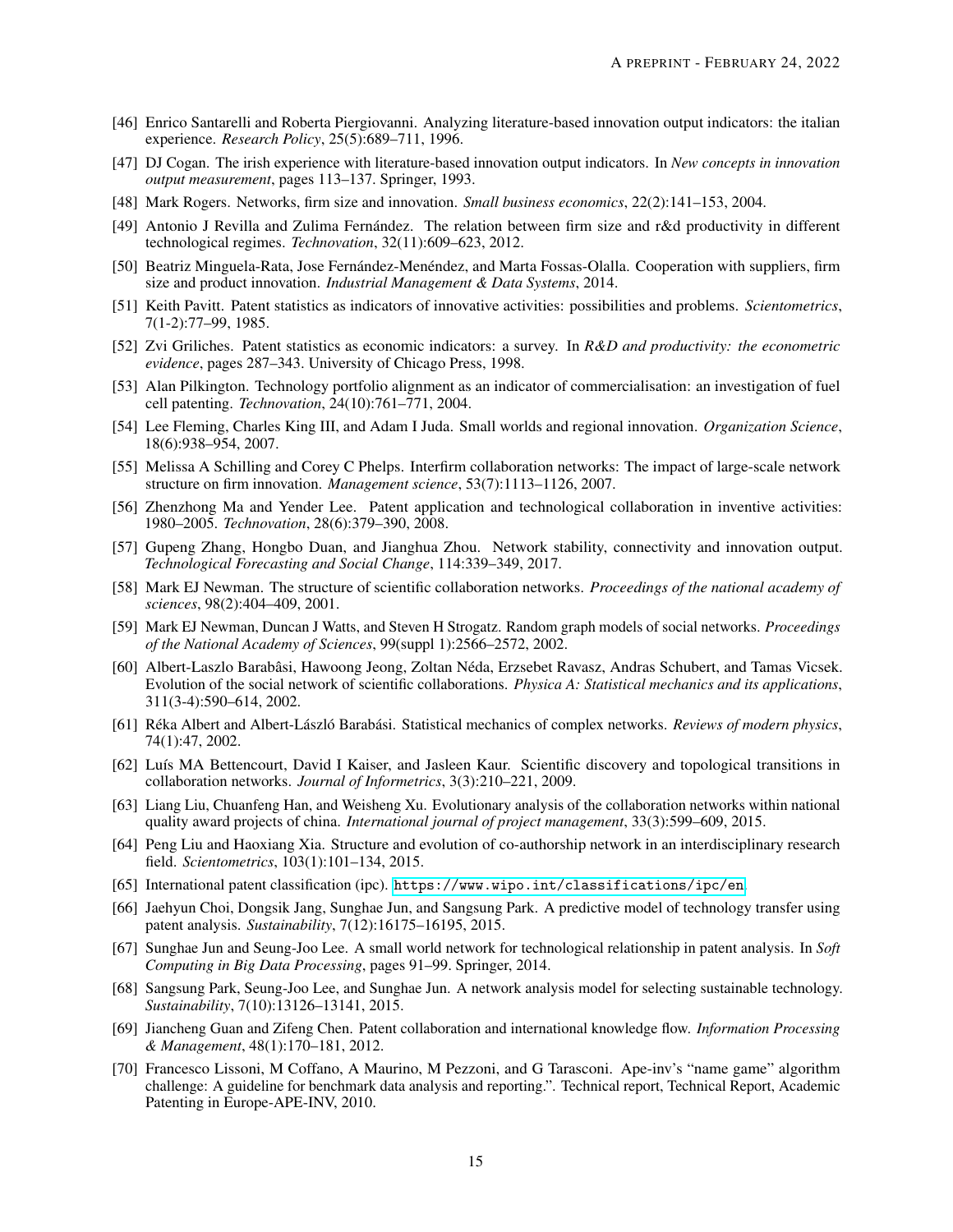- <span id="page-15-1"></span>[71] Stéphane Maraut, Hélène Dernis, Colin Webb, Vincenzo Spiezia, and Dominique Guellec. The oecd regpat database: a presentation. *OECD Science, Technology and Industry Working Papers*, 2008. doi: [10.1787/](10.1787/241437144144) [241437144144](10.1787/241437144144).
- <span id="page-15-2"></span>[72] Dietrich Stauffer and Ammon Aharony. *Introduction to percolation theory*. CRC press, 2018.
- <span id="page-15-6"></span>[73] Armin Bunde and Shlomo Havlin. *Fractals and disordered systems*. Springer Science & Business Media, 2012.
- [74] Geoffrey Grimmett. What is percolation? In *Percolation*, pages 1–31. Springer, 1999.
- <span id="page-15-3"></span>[75] Daniel Ben-Avraham and Shlomo Havlin. *Diffusion and reactions in fractals and disordered systems*. Cambridge university press, 2000.
- <span id="page-15-4"></span>[76] Sergey N Dorogovtsev and Jose FF Mendes. Evolution of networks. *Advances in physics*, 51(4):1079–1187, 2002.
- [77] Reuven Cohen and Shlomo Havlin. *Complex networks: structure, robustness and function*. Cambridge university press, 2010.
- <span id="page-15-5"></span>[78] Mark Newman. *Networks: an introduction*. Oxford university press, 2018.
- <span id="page-15-7"></span>[79] Daqing Li, Qiong Zhang, Enrico Zio, Shlomo Havlin, and Rui Kang. Network reliability analysis based on percolation theory. *Reliability Engineering & System Safety*, 142:556–562, 2015.
- [80] Brian Karrer, Mark EJ Newman, and Lenka Zdeborová. Percolation on sparse networks. *Physical review letters*, 113(20):208702, 2014.
- <span id="page-15-8"></span>[81] Hirokazu Kawamoto, Hideki Takayasu, Henrik Jeldtoft Jensen, and Misako Takayasu. Precise calculation of a bond percolation transition and survival rates of nodes in a complex network. *PloS one*, 10(4):e0119979, 2015.
- <span id="page-15-9"></span>[82] Mark EJ Newman. Scientific collaboration networks. i. network construction and fundamental results. *Physical review E*, 64(1):016131, 2001.
- <span id="page-15-10"></span>[83] Marco Tomassini and Leslie Luthi. Empirical analysis of the evolution of a scientific collaboration network. *Physica A: Statistical Mechanics and its Applications*, 385(2):750–764, 2007.
- <span id="page-15-11"></span>[84] Su Do Yi, Woo Seong Jo, Beom Jun Kim, and Seung-Woo Son. Percolation properties of growing networks under an achlioptas process. *EPL (Europhysics Letters)*, 103(2):26004, 2013.
- <span id="page-15-12"></span>[85] Daqing Li, Bowen Fu, Yunpeng Wang, Guangquan Lu, Yehiel Berezin, H Eugene Stanley, and Shlomo Havlin. Percolation transition in dynamical traffic network with evolving critical bottlenecks. *Proceedings of the National Academy of Sciences*, 112(3):669–672, 2015.

# <span id="page-15-0"></span>A The EPO patent data

The theme of this study is to investigate the evolution of the collaborations resulting from - and in - any kind of innovation focusing mainly on the European region. To this end, we employed the data set of patent applications to the European Patent Office (EPO) in order to build and study the characteristics of the EPO patent applicants' network through time.

The specific goals of the project involved gathering and processing certain pieces of information, such as: which applicants contributed to which patent, the geographical origin of the applicants, the patent's filing date and the corresponding technological areas of the patent. This data was derived from a combination of the EPO-subsets of two distinct databases: a) the "OECD, REGPAT database, July 2014" and b) the "OECD, Triadic Patent Families database, July 2014".

The OECD REGPAT is a rich database which comprises two data sets: the set of patent applications to the EPO and those filed under the Patent Cooperation Treaty (PCT). The Triadic database consists of patents filed at all three of the following patent-granting organizations: the EPO, the United States Patent and Trademark Office (USPTO) and the Japan Patent Office (JPO), by the same applicant, while referring to the same invention.

At first glance, the REGPAT database fits perfectly to the needs of this study, providing all the required information: a list of all the applicants of each patent, regional data for each applicant, the patent filing and priority dates and information about the technological areas of a patent, in the form of International Patent Classification (IPC) codes. However, the OECD REGPAT database had two major limitations that we needed to address.

The first one is that the applicants are not uniquely identified. Each new entry is assigned a surrogate key derived by the combination of three fields: name, address and country code, which are entered by the applicant. Two entries, corresponding to the same applicant, with the slightest difference in either one of these three fields - e.g. an extra comma - appear as two distinct applicants in the database [\[70\]](#page-14-19). Therefore, as multiple keys are very often assigned to the same applicant, a network derived directly from this database would be very different than the real one. To find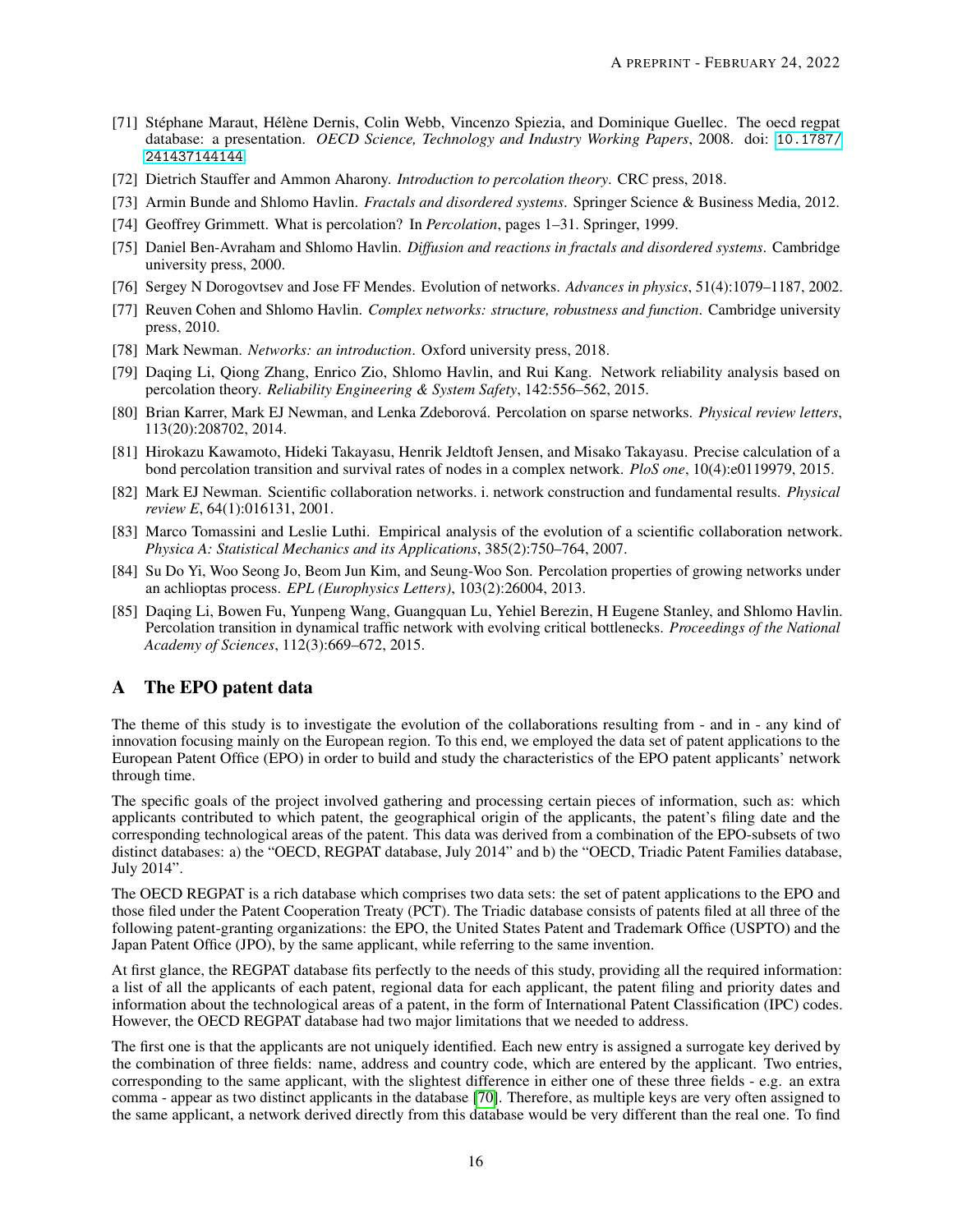the unique applicants, we chose three fields of each entry (name, address and NUTS code) as similarity indicators. Thankfully, the address and NUTS code of an applicant of the REGPAT database are very reliable entries [\[71\]](#page-15-1).

We first prepared the database by applying preliminary cleaning procedures, such as removing corrupted or unwanted characters and normalizing the text by replacing umlauts, accents, etc. Then, we separated the applicants into groups according to their country code. For each applicant entry in a group, we calculated the Levenshtein distance of the three chosen fields with every other applicant entry. Whenever a pair of applicants scored lower than a certain threshold in all three distances, the applicants were considered to be identical. By running the algorithm on a large number of random samples and carefully inspecting the results, we managed to determine a threshold value that ensures avoidance of false positives. This procedure resulted in a remarkable reduction (∼26%) in the number of unique applicants.

The second limitation of the REGPAT database is that only the year of the patent filing and priority dates are explicitly provided. This was a major drawback, as we wanted to perform a temporal analysis, which requires a fine date granularity. We managed to successfully address this limitation by matching the EPO REGPAT patent set with the EPO TRIADIC patent set, which provides the full filing and priority dates, and by taking advantage of the implicit time-stamp of the EPO application ID.

In particular, we implemented the following procedure: First, we matched the TRIADIC entries to the REGPAT entries, by using the EPO application ID and appended the first priority date and the first EPO filing date of the TRIADIC entries to the REGPAT ones. Clearly, the TRIADIC EPO patent set is a subset of the REGPAT one, therefore after this step there were REGPAT entries still left unmatched. We determined the date of the unmatched entries by utilizing the fact that the EPO application ID is a seven digit serial number that holds implicit information about the chronological order of the patents and that the first EPO filing date is more consistent with the date mentioned in the EPO application ID than the first priority date.

Under these assumptions, we sorted all the entries – matched and unmatched – by two fields: the 11,546 matched first-EPO-filing dates and their EPO application ID. The result was a database of chronologically sorted patents, with a mix of matched entries and some sporadic blocks of a few unmatched entries. We inspected the distance between the consecutive sorted matched dates and noticed that the vast majority of them were only one day apart. This was clearly a very satisfactory level of granularity, therefore it was reasonable to consider the blocks of unmatched entries as having being filed on the same day of the last preceding matched entry. The network was built using this order.

# <span id="page-16-0"></span>B Confirmation of the percolation threshold

Percolation theory models the behaviour of systems with metric structure, such as lattices, in which their sites/bonds are occupied with a probability  $p$  [\[72](#page-15-2)[–75\]](#page-15-3). More specifically, it studies the emergence of a Giant Connected Component  $(GCC)$  – which is of the order of the system's size – with respect of p. The GCC emerges at the percolation threshold of a critical probability  $p_c$ ; below that threshold it does not exist.

A similar concept is also applicable in equilibrium (static) networks [\[58,](#page-14-8) [60,](#page-14-20) [76](#page-15-4)[–78\]](#page-15-5). As in the case of lattices, a connected component that contains a constant fraction of the network's nodes can also exist in such networks. This connected component is called the giant component. Site percolation in networks can be described as the random removal of a network's nodes and corresponding edges, with probability p. As more nodes are being removed, the network disintegrates into a sea of finite clusters. The phase transition between the two phases, the one in which a giant component exists, and the one in which the network is entirely fragmented and non-functional, is defined by the percolation threshold  $p_c$ .

For random, *static* networks the percolation threshold can be determined by examining the size of the second largest cluster of the network [\[73\]](#page-15-6). Specifically, as nodes are continuously removed from the network, the size of the second largest cluster varies, and it reaches a maximum at the percolation threshold, coinciding with the decomposition of the giant component and the complete fragmentation of the network into a sea of small-sized clusters. This criterion has been repeatedly used as a means to pinpoint the percolation threshold of real networks, including scale-free ones, such as the Internet [\[79](#page-15-7)[–81\]](#page-15-8).

In *growing* (evolving) networks, percolation is regarded as the emergence of the giant component from the coalescence of dominant clusters that grew out of an initial sea of small island clusters. In the evolving network of patents that we studied, there are always two dominant clusters, the union of which marks the birth of the giant component. We regard the patent that joins these two major clusters as the "critical" or "red-bond" patent. The giant component, once formed, quickly outgrows any other cluster in the system (Fig. [2](#page-3-0) and Fig. [3\)](#page-3-0). In order to pinpoint the red-bond patent, we follow the evolution of two largest clusters at any time-step, throughout the timeline, as in [\[62–](#page-14-12)[64,](#page-14-13) [82,](#page-15-9) [83\]](#page-15-10).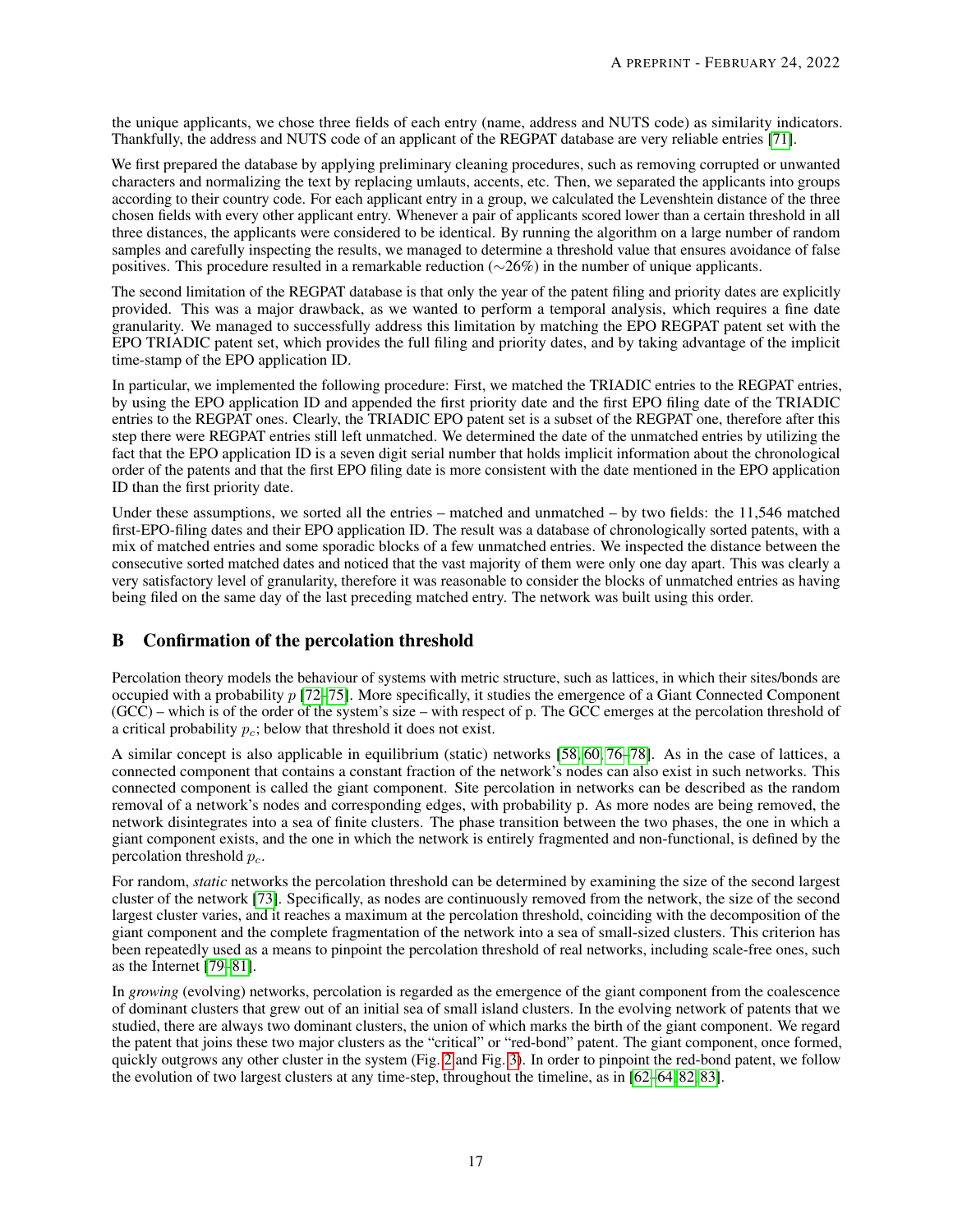<span id="page-17-2"></span>

Figure 11: Size of largest and second largest components, corresponding to snapshots of the growing network at points (a) below and (b) at and above the addition of the red-bond bond patent.

To confirm the validity of the red-bonds thus pinpointed, we employed the following criterion. The timeline is divided into two regimes: one starting from the beginning of the timeline up until right before the critical point and one from the critical point up to the end of the timeline. We take snapshots of the evolving network, distributed in both areas, including one on and exactly before the criticality. These snapshots are static (equilibrium) networks, on which we can apply the method of the second largest cluster size maximum, to determine the percolation threshold. Clearly, there should be a percolation threshold,  $p_c$ , denoted by the second largest cluster size maximum, for all snapshots in the second period, however, the second largest cluster should not have any maximum, in all snapshots of the first period. The results validated all the red-bonds previously found. In all snapshots below the critical point, i.e. before the addition of the red-bond patent, both clusters grow continuously with p, Fig. [11a](#page-17-2). In contrast, the size of the second largest cluster increases until it reaches a maximum and then falls, in all snapshots at and above the red-bond patent Fig. [11b](#page-17-2). This method was also used in other studies involving growing networks [\[84,](#page-15-11) [85\]](#page-15-12).

#### <span id="page-17-1"></span><span id="page-17-0"></span>C Supplementary Figures



Figure 12: Percentages of IPC codes in the two major groups of applicants (LCC and SLCC) at the adjacent-prepercolation state, in three representative time-windows, one for each period (early, middle and late).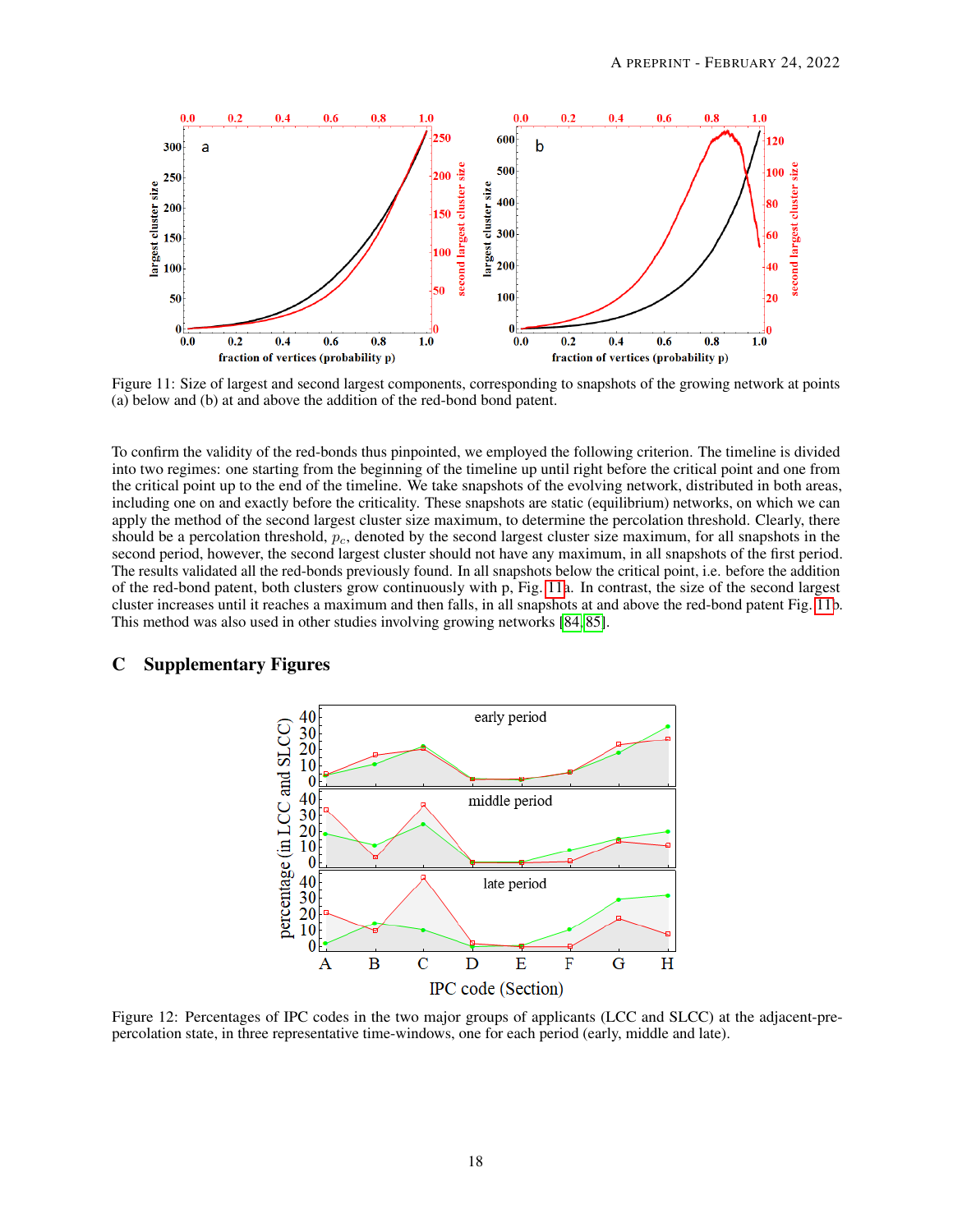<span id="page-18-0"></span>

Figure 13: Pearson correlation coefficient of IPC code percentages of largest and second largest connected component (LCC and SLCC) at their adjacent-pre-percolation state vs. number of patents required to reach percolation. Red, blue and green markers represent early, middle and late time-windows, respectively. Solid markers represent p-values that reject the null hypothesis (the two sets of values are independent) whereas the opposite holds for hollow markers.

<span id="page-18-1"></span>

Figure 14: Applicants' countries count in the two groups, i.e. the largest and second largest connected component (LCC and SLCC), immediately before the addition of the critical bond and the formation of the giant component (adjacent-pre-percolation state). One time-window for each of the three periods (early, middle and late).